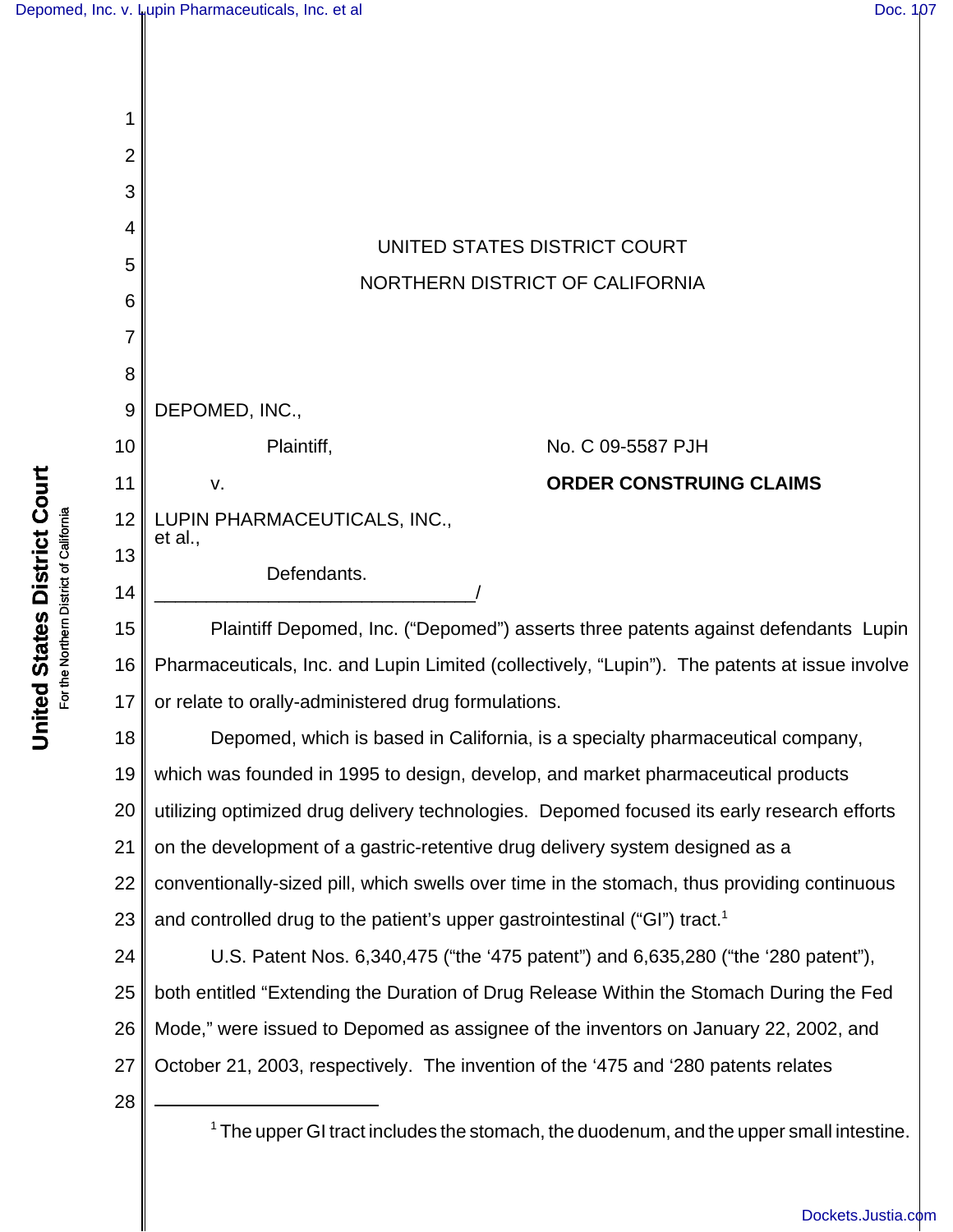1 generally to oral formulations for drugs, also known as "drug dosage forms."

2 3 4 5 6 7 Oral drug dosage forms typically contain one or more "excipients" in addition to a biologically active ingredient ("the drug"). Excipients are biologically inactive components that provide desirable characteristics to the dosage form. Some excipients, such as binders, disintegrants and lubricants, do not contribute to the control of release of the drug from the dosage form. Others, termed "release controlling excipients," contribute to or actually control the release of the drug from the dosage form.

8 9 10 11 12 13 14 15 Dosage forms are directed to a variety of routes of administration including, for example, intravenous or intramuscular injections, tablets or capsules for oral administration, patches that adhere to the skin for administration of drugs across the skin, and suppositories. The invention of the '475 and '280 patents relates to an oral drug dosage form (a dosage form that is swallowed or ingested – typically, one or more tablets), which benefits from a prolonged period of controlled release in the upper GI tract, and from an enhanced opportunity of absorption in the upper GI tract rather than in the lower portions of the GI tract.

16 17 18 19 20 The '475 and '280 patents arise out of a common application filed in June 1997. The '280 patent is a continuation of the '475 patent, which itself is a continuation-in-part of an application now abandoned. Thus, the '475 and '280 patents provide substantively identical disclosures, the specifications differing only by cross-references made to related applications.<sup>2</sup>

21 22 23 24 25 26 The primary objectives of the invention of the '475 and '280 patents are to control the duration of drug release and to determine the location of delivery in the patient's body (where the active ingredient is released from the dosage form). "Controlled release" dosage forms, such as those described in the '475 and '280 patents, are different from "immediate release" dosage forms. With respect to immediate release dosage forms, the patents explain that "drugs that are administered in the form of conventional tablets or

<sup>28</sup>  $2$  Thus, in citing to the specification of the '475 patent in this order, the court for the most part also intends citations to the specification of the '280 patent.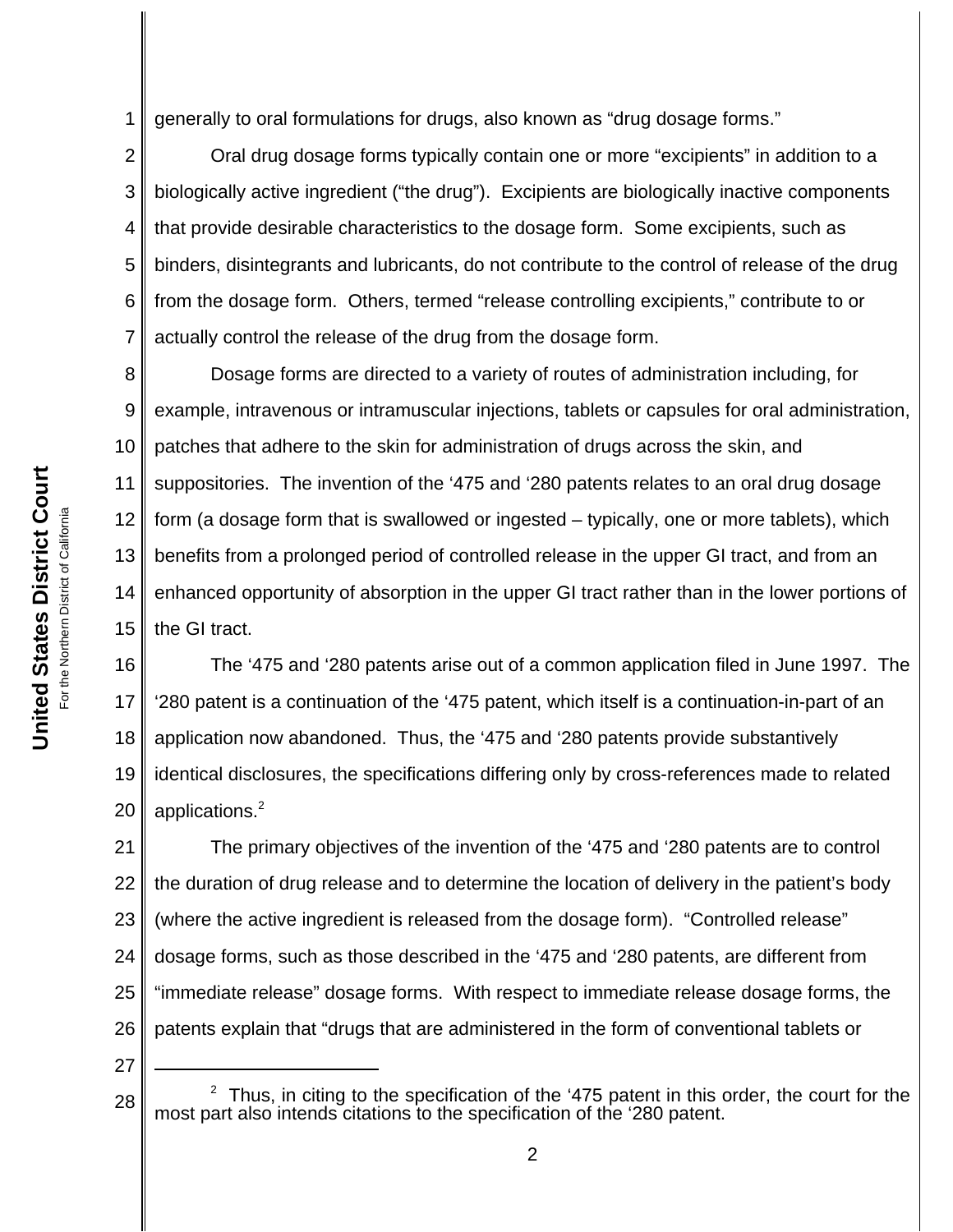1 2 3 4 capsules become available to body fluids at a rate that is initially very high, followed by a rapid decline." '475 Patent, Col. 1:30-33. The problem with conventional immediate release dosage forms is that they can result in a transient overdose, followed by a long period of underdosing to the patient. **Id., Col. 1:33-35.** 

5 6 7 8 9 10 11 A variety of controlled release dosage forms have been developed since the 1970's. The controlled release oral dosage form described in Claim 1 of the '475 and '280 patents, comprises a drug dispersed within a polymeric matrix. Id., Col. 17:48-50. A polymer is a very large molecule made up of many repeating subunits. The polymeric matrix described in the patents-in-suit has a special property of being able to absorb or imbibe water, thereby causing the dosage form to increase in size and, in turn, retard the rate of release of drug from the swollen dosage form. Id., Col. 17:51-55.

12 13 14 15 16 17 18 19 U.S. Patent No. 6,448,962 ("the '962 patent"), entitled Tablet Shapes To Enhance Gastric Retention of Swellable Controlled-Release Oral Dosage Forms," was issued to Depomed as assignee of the inventors on December 3, 2002, and arises out of an application filed in June 2000. The invention of the '962 patent discloses an improvement over the '475 and '280 patents, by extending gastric retention of a dosage form by using particular shapes, sizes, and swelling properties. The particular shape of these dosage forms and the minimum dimensions of the dosage form increase gastric retention over the dosage forms of the '475 and '280 patents.

20 21 22 Lupin Pharmaceuticals, Inc. is located in Maryland, and is a wholly-owned subsidiary of Lupin Limited, an Indian company. Lupin is in the business of making and selling generic pharmaceutical products.

23 24 25 26 27 28 Depomed commercialized Glumetza® – a once-daily treatment for adults diagnosed with type-2 diabetes. Glumetza® contains the drug metformin HCL, formulated in extended controlled-release 500 mg. and 1000 mg. tablets. In 2009, Lupin submitted Abbreviated New Drug Application ("ANDA") No. 91-664 to the FDA pursuant to 21 U.S.C. § 355(j), seeking approval to market generic Glumetza® metformin HCL extended-release tablets in the 500mg and 1000mg dosage strengths.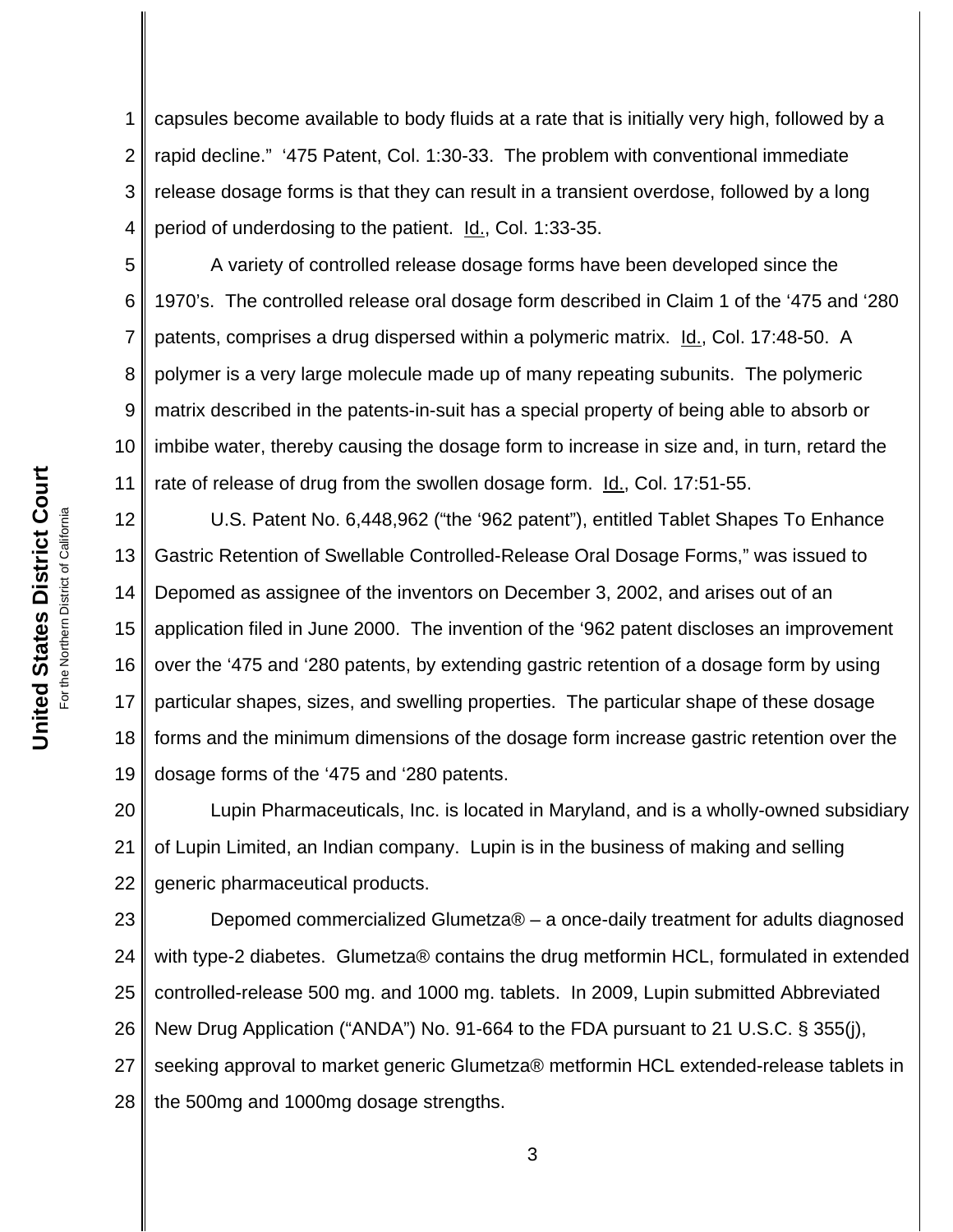1 2 3 4 In November 2009, Lupin sent Depomed written notification that Lupin had filed the Lupin ANDA, and also asserting that the '475, '280, and '962 patents are invalid or will not be infringed by the commercial manufacture, use, or sale of the Lupin products. Following this notification, Depomed filed the present lawsuit.

5 6 7 8 The parties now seek an order construing nine disputed terms, and Depomed also seeks an order striking certain statements from Lupin's responsive claim construction brief, and certain portions of one of Lupin's declarations. The court heard argument on January 26, 2011, and now rules as follows, and for the reasons stated at the hearing.

## **DISCUSSION**

10 A. Legal Standard

9

11 12 13 14 15 Patent infringement analysis involves a two-step process. The court must first determine as a matter of law the correct scope and meaning of disputed claim terms, and must then compare the properly construed claims to the accused device to see whether the device contains all the limitations (literally or by equivalents) in the claims at issue. Markman v. Westview Instruments, Inc., 517 U.S. 370, 384 (1996).

16 17 18 19 20 "[T]he claims of a patent define the invention to which the patentee is entitled the right to exclude." Phillips v. AWH Corp., 415 F.3d 1303, 1312 (Fed. Cir. 2005) (citation and quotation omitted). The court must determine the meaning of disputed claim terms from the perspective of one of ordinary skill in the pertinent art at the time the patent was filed. Chamberlain Group, Inc. v. Lear Corp., 516 F.3d 1331, 1335 (Fed. Cir. 2008).

21 22 23 24 25 A patentee is presumed to have intended the ordinary meaning of a claim term in the absence of an express intent to the contrary. See York Prods., Inc. v. Central Tractor Farm & Family Ctr., 99 F.3d 1568, 1572 (Fed. Cir. 1996). The ordinary and customary meaning of a claim term is "the meaning that the term would have to a person of ordinary skill in the art in question at the time of the invention." Phillips, 415 F.3d at 1313.

26 27 28 The person of ordinary skill in the art is "deemed to read the claim term not only in the context of the particular claim . . . but in the context of the entire patent, including the specification." Id. Indeed, a patent's specification "is always highly relevant to the claim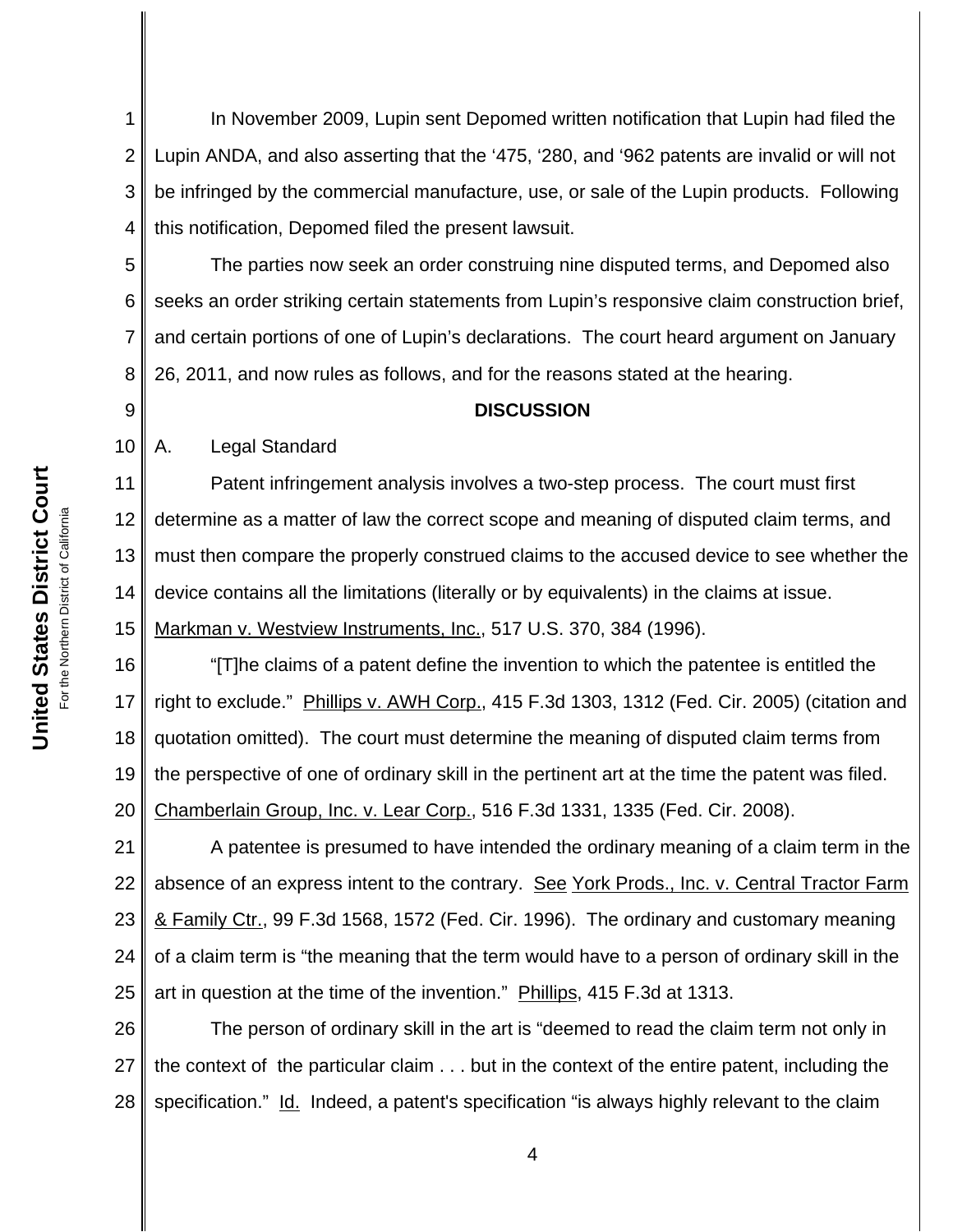1 2 3 4 5 6 construction analysis" and claims "must be read in view of the specification, of which they are a part." Id. at 1312-15 (citations and quotations omitted). Because the specification must contain a description of the invention that is clear and complete enough to enable those of ordinary skill in the art to make and use it, the specification is therefore "always highly relevant" to the court's claim construction analysis. Vitronics Corp. v. Conceptronic, Inc., 90 F.3d 1576, 1582 (Fed. Cir. 1996).

7 8 9 10 11 12 13 14 15 In some cases, the specification may reveal that the patentee has given a special definition to a claim term that differs from its ordinary meaning; in such cases, "the inventor's lexicography controls." Phillips, 415 F.3d at 1316. The specification also may reveal the patentee's intentional disclaimer or disavowal of claim scope. "In that instance, as well, the inventor has dictated the correct claim scope, and the inventor's intention, as expressed in the specification, is regarded as dispositive." Id. Although the court must read the claim in view of the specification, the claims are not limited to preferred embodiments or illustrative examples appearing in the specification. Kraft Foods, Inc. v. International Trading Co., 203 F.3d 1362, 1366 (Fed. Cir. 2000).

16 17 18 19 20 21 22 The words in the claim may also be interpreted in light of the prosecution history, if in evidence. Teleflex, Inc. v. Ficosa North Am. Corp., 299 F. 3d 1313, 1324-25 (Fed. Cir. 2002) (citations omitted). The prosecution history "can often inform the meaning of the claim language by demonstrating how the inventor understood the invention and whether the inventor limited the invention in the course of prosecution, making the claim scope narrower than it would otherwise be." Phillips, 415 F.3d at 1317. These components of the intrinsic record are the primary resources in properly construing claim terms.

23 24 25 26 27 28 Finally, after reviewing the intrinsic evidence, if the court is unable to resolve a disputed claim term, it may consider extrinsic evidence, such as expert testimony, inventor testimony, and technical treatises and articles. Vitronics, 90 F.3d at 1584. However, while courts have discretion to consider extrinsic evidence, such evidence is "less significant than the intrinsic record in determining the legally operative meaning of claim language." Phillips, 415 F.3d at 1317–18 (internal quotations omitted).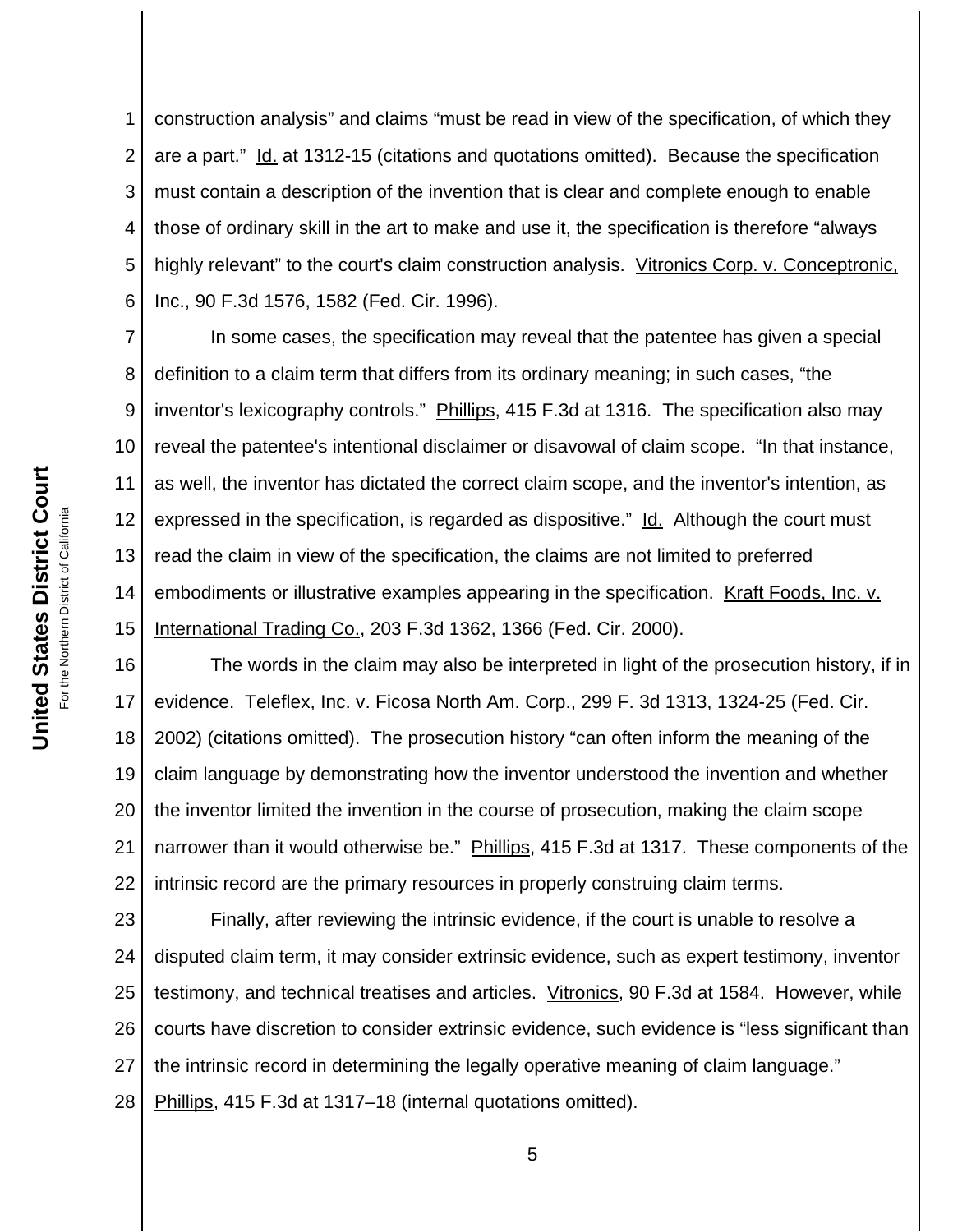| 1        | <b>B.</b><br>The Disputed Terms                                                                                                                                                                                                            |
|----------|--------------------------------------------------------------------------------------------------------------------------------------------------------------------------------------------------------------------------------------------|
| 2        | The parties seek an order construing nine disputed terms. Five of the terms appear                                                                                                                                                         |
| 3        | in Claim 1 of the '475 patent, and similar disputed terms appear in Claim 1 of the '280                                                                                                                                                    |
| 4        | patent (for which the specification is the same as for the '475 patent). The remaining two                                                                                                                                                 |
| 5        | terms appear in Claim 1 of the '962 patent.                                                                                                                                                                                                |
| 6        | Claim 1 of the '475 patent recites (with disputed terms set forth in boldface font):                                                                                                                                                       |
| 7<br>8   | A controlled-release oral drug dosage form for releasing a drug whose<br>solubility in water is greater than one part by weight of said drug in ten parts<br>by weight of water, said dosage form comprising a solid polymeric matrix with |
| 9        | said drug dispersed therein at a weight ratio of drug to polymer of from about<br>15:85 to about 80:20, said polymeric matrix being one that swells upon                                                                                   |
| 10       | imbibition of water thereby attaining a size large enough to promote<br>retention in the stomach during said fed mode, that releases said drug<br>into gastric fluid by the dissolution and diffusion of said drug out of said             |
| 11       | matrix by said gastric fluid, that upon immersion in gastric fluid retains at least<br>about 40% of said drug one hour after such immersion and releases                                                                                   |
| 12       | substantially all of said drug within about eight hours after such<br><b>immersion</b> , and that remains substantially intact <b>until all of said drug is</b>                                                                            |
| 13       | released.                                                                                                                                                                                                                                  |
| 14       | '475 Patent, Col. 17:45-59.                                                                                                                                                                                                                |
| 15       | Claim 1 of the '280 patent recites (with disputed terms set forth in boldface font):                                                                                                                                                       |
| 16       | A controlled-release oral drug dosage form for releasing a drug whose<br>solubility in water is greater than one part by weight of said drug in ten parts                                                                                  |
| 17       | by weight of water, said dosage form comprising one or more polymers<br>forming a solid polymeric matrix with said drug incorporated therein at a                                                                                          |
| 18       | weight ratio of drug to polymer of from 15:85 to 80:20, said dosage form<br>being one that when swollen in a dimensionally unrestricted manner as                                                                                          |
| 19       | a result of imbibition of water is of a size exceeding the pyloric diameter<br>in the fed mode to promote retention in the stomach during the fed                                                                                          |
| 20       | mode that releases said drug into gastric fluid by the dissolution and<br>diffusion of said drug out of said matrix by said gastric fluid, that upon                                                                                       |
| 21       | immersion in gastric fluid retains at least about 40% of said drug one hour<br>after such immersion and releases substantially all of said drug after such                                                                                 |
| 22       | immersion, and that remains substantially intact until substantially all of<br>said drug is released.                                                                                                                                      |
| 23       | '280 Patent, Col. 17:45-61.                                                                                                                                                                                                                |
| 24       | Finally, two disputed terms appear in Claim 1 of the '962 patent. Claim 1 of the '962                                                                                                                                                      |
| 25<br>26 | patent recites (with disputed terms set forth in boldface font):                                                                                                                                                                           |
| 27       | A controlled-release oral drug dosage form for releasing a drug into at least a<br>portion of a region defined by the stomach and the upper gastrointestinal                                                                               |
| 28       | tract, said dosage form consisting essentially of a <b>solid monolithic matrix</b><br>with said drug contained therein, said matrix being non-circular in shape and                                                                        |
|          |                                                                                                                                                                                                                                            |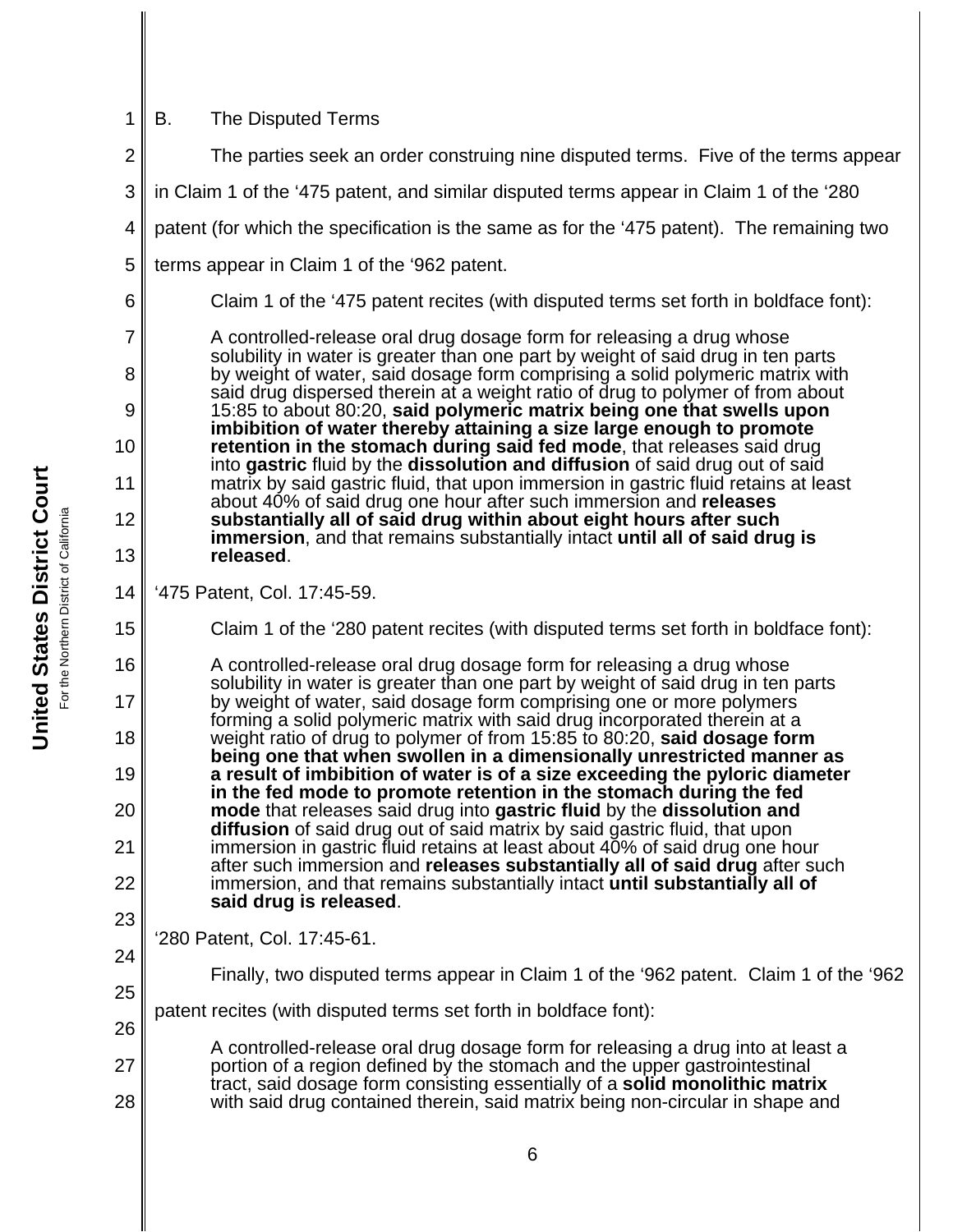| 1<br>having first and second orthogonal axes of unequal length, said matrix being<br>one that swells in an unrestricted manner along both such axes upon<br>$\overline{2}$<br>imbibition of water, the longer such axis having a maximum length of 3.0 cm<br>when said matrix is unswollen, and the shorter such axis achieving a<br>3<br>minimum length of 1.2 cm within one hour of immersion of said dosage form<br>in water and wherein said matrix has a shape which when projected onto a<br>plane, is either an oval or a parallelogram.<br>4 |                                                                                                                                                                                                                                   |
|------------------------------------------------------------------------------------------------------------------------------------------------------------------------------------------------------------------------------------------------------------------------------------------------------------------------------------------------------------------------------------------------------------------------------------------------------------------------------------------------------------------------------------------------------|-----------------------------------------------------------------------------------------------------------------------------------------------------------------------------------------------------------------------------------|
|                                                                                                                                                                                                                                                                                                                                                                                                                                                                                                                                                      |                                                                                                                                                                                                                                   |
|                                                                                                                                                                                                                                                                                                                                                                                                                                                                                                                                                      | 5                                                                                                                                                                                                                                 |
| 6                                                                                                                                                                                                                                                                                                                                                                                                                                                                                                                                                    | C.<br>The Parties' Proposed Constructions and Arguments                                                                                                                                                                           |
| 7                                                                                                                                                                                                                                                                                                                                                                                                                                                                                                                                                    | (1)<br>said polymeric matrix being one that swells upon imbibition of water                                                                                                                                                       |
| 8                                                                                                                                                                                                                                                                                                                                                                                                                                                                                                                                                    | thereby attaining a size large enough to promote retention in the stomach during                                                                                                                                                  |
| 9                                                                                                                                                                                                                                                                                                                                                                                                                                                                                                                                                    | said fed mode ('475 patent)                                                                                                                                                                                                       |
| 10                                                                                                                                                                                                                                                                                                                                                                                                                                                                                                                                                   | (2)<br>said dosage form being one that when swollen in a dimensionally                                                                                                                                                            |
| 11                                                                                                                                                                                                                                                                                                                                                                                                                                                                                                                                                   | unrestricted manner as a result of imbibition of water is of a size exceeding the                                                                                                                                                 |
| 12                                                                                                                                                                                                                                                                                                                                                                                                                                                                                                                                                   | pyloric diameter in the fed mode to promote retention in the stomach during the fed                                                                                                                                               |
| 13                                                                                                                                                                                                                                                                                                                                                                                                                                                                                                                                                   | mode ('280 patent)                                                                                                                                                                                                                |
| 14                                                                                                                                                                                                                                                                                                                                                                                                                                                                                                                                                   | The parties agree that these two terms should be given the same construction.                                                                                                                                                     |
| 15                                                                                                                                                                                                                                                                                                                                                                                                                                                                                                                                                   | Depomed proposes the following construction:                                                                                                                                                                                      |
| 16<br>17                                                                                                                                                                                                                                                                                                                                                                                                                                                                                                                                             | The polymeric matrix of the drug dosage form increases in size such that<br>when the dosage form is introduced into the stomach in the fed mode, the<br>dosage form remains in the stomach for several hours.                     |
| 18                                                                                                                                                                                                                                                                                                                                                                                                                                                                                                                                                   | In the joint claim construction statement, Lupin proposed the following construction:                                                                                                                                             |
| 19<br>20                                                                                                                                                                                                                                                                                                                                                                                                                                                                                                                                             | Unrestricted swelling to a size at least 20% greater than that of the starting<br>tablet due to the ingress of water, resulting in a swollen polymeric matrix that<br>is larger than the diameter of the pylorus in the fed mode. |
| 21                                                                                                                                                                                                                                                                                                                                                                                                                                                                                                                                                   | However, in its responsive claim construction brief, Lupin now proposes the following                                                                                                                                             |
| 22                                                                                                                                                                                                                                                                                                                                                                                                                                                                                                                                                   | alternative construction:                                                                                                                                                                                                         |
| 23<br>24                                                                                                                                                                                                                                                                                                                                                                                                                                                                                                                                             | An unrestricted swelling to a size greater than that of the starting tablet due to<br>the ingress of water, resulting in a swollen solid polymeric matrix that is larger<br>than the diameter of the pylorus in the fed mode.     |
| 25                                                                                                                                                                                                                                                                                                                                                                                                                                                                                                                                                   | In this revised construction, Lupin has removed the size limitation "at least 20%,"                                                                                                                                               |
| 26                                                                                                                                                                                                                                                                                                                                                                                                                                                                                                                                                   | and has also added the word "solid" to the phrase "swollen polymeric matrix." Lupin says it                                                                                                                                       |
| 27                                                                                                                                                                                                                                                                                                                                                                                                                                                                                                                                                   | eliminated the phrase "at least 20%" in response to Depomed's argument in the opening                                                                                                                                             |
| 28                                                                                                                                                                                                                                                                                                                                                                                                                                                                                                                                                   | brief that Lupin's proposed construction is faulty because it requires numerical precision,                                                                                                                                       |
|                                                                                                                                                                                                                                                                                                                                                                                                                                                                                                                                                      |                                                                                                                                                                                                                                   |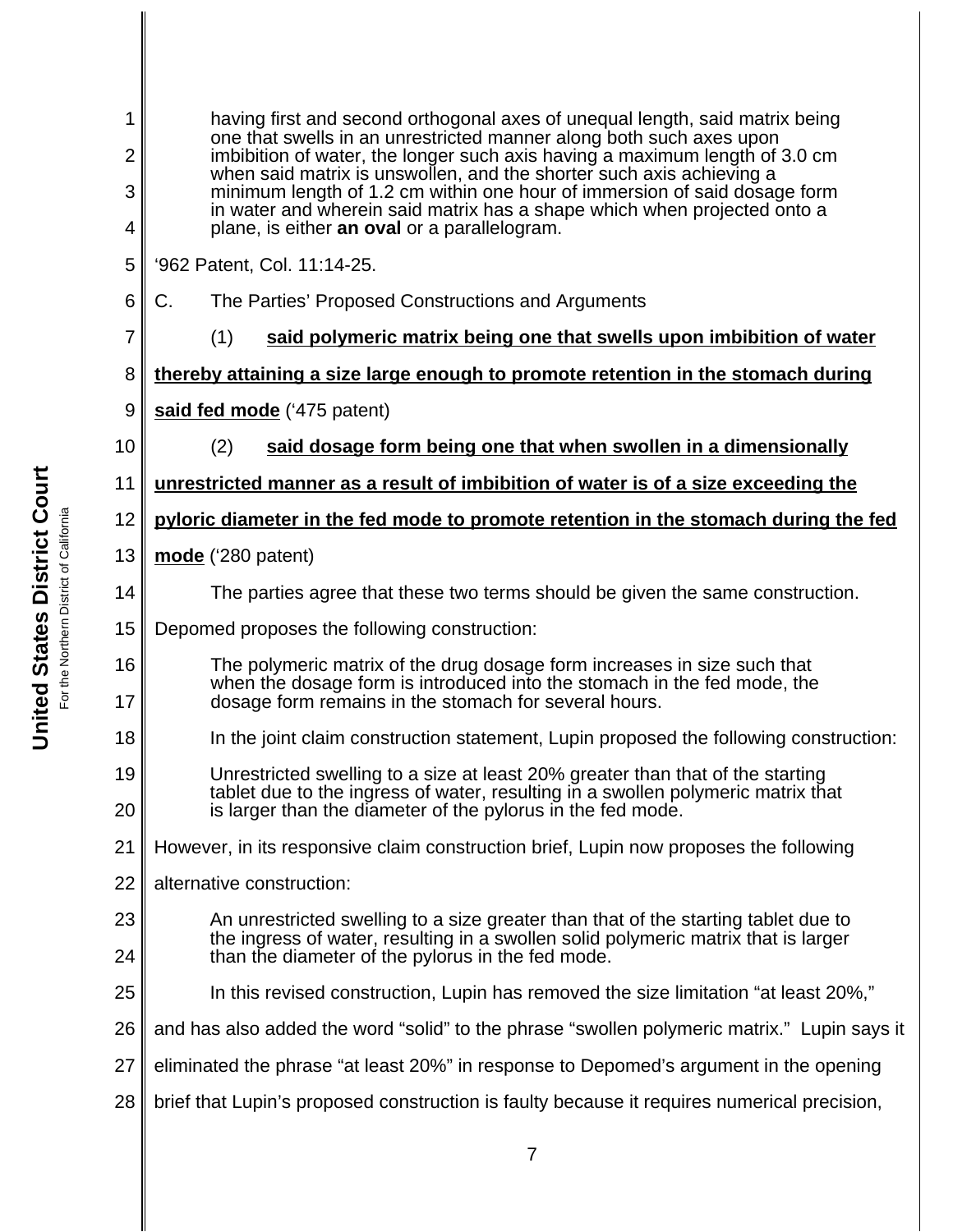1 and that it added "solid" because it seemed necessary to properly construe the term.

2 3 4 5 6 7 8 Both Claim 1 of the '475 patent and Claim 1 of the '280 patent recite a "controlledrelease oral dosage form." The oral dosage form in Claim 1 of the '475 patent comprises "a solid polymeric matrix" with the drug "dispersed therein," and in Claim 1 of the '280 patent, it comprises "one or more polymers forming a solid polymeric matrix" with the drug "dispersed therein." The dosage form "swells upon imbibition of water" ('475 patent) or is "swollen in a dimensionally unrestricted manner as a result of imbibition of water" ('280 patent).

9 10 11 12 13 14 15 16 The specification explains that "[t]he water-swellable polymer forming the matrix in accordance with this invention is any polymer that is non-toxic, that swells in a dimensionally unrestricted manner upon imbibition of water, and that provides for sustained release of an incorporated drug."<sup>3</sup> '475 patent, Col. 7:54-58. As set forth in the parties' briefs, the dispute concerning the construction of these two terms involves whether the polymeric matrix swells in an "unrestricted" manner, and whether the polymeric matrix remains "solid" when it swells. Depomed also asserts that Lupin's alteration of its original proposed construction was improper.

17 18 19 20 21 22 23 According to the Abstract for the '475 and '280 patents, in the disclosed invention, "[d]rugs are formulated as unit oral dosage forms by incorporating them into polymeric matrices comprised of hydrophilic polymers that swell upon imbibition of water to a size that is large enough to promote a retention of the dosage form in the stomach during the fed mode." The matrix "is a relatively high molecular weight polymer that swells upon ingestion, preferably to a size that is at least about twice its unswelled volume, and that promotes gastric retention during the fed mode." '475 patent, Col. 5:66-6:3.

24

25

The swelling of the polymeric matrix achieves two objectives for the administration of

<sup>26</sup> 27 28  $3$  At the hearing, in response to questions by the court, counsel for Depomed defined "polymeric matrix" as used in the context of "dosage form" in the patents-in-suit as "the amalgamation of the individual polymers that are used." That is, "the polymer matrix is the meshing together of all the polymers to form a matrix." Hearing Transcript, January 26, 2011 ("Tr.") at 8-9; see also Tr. at 78-81.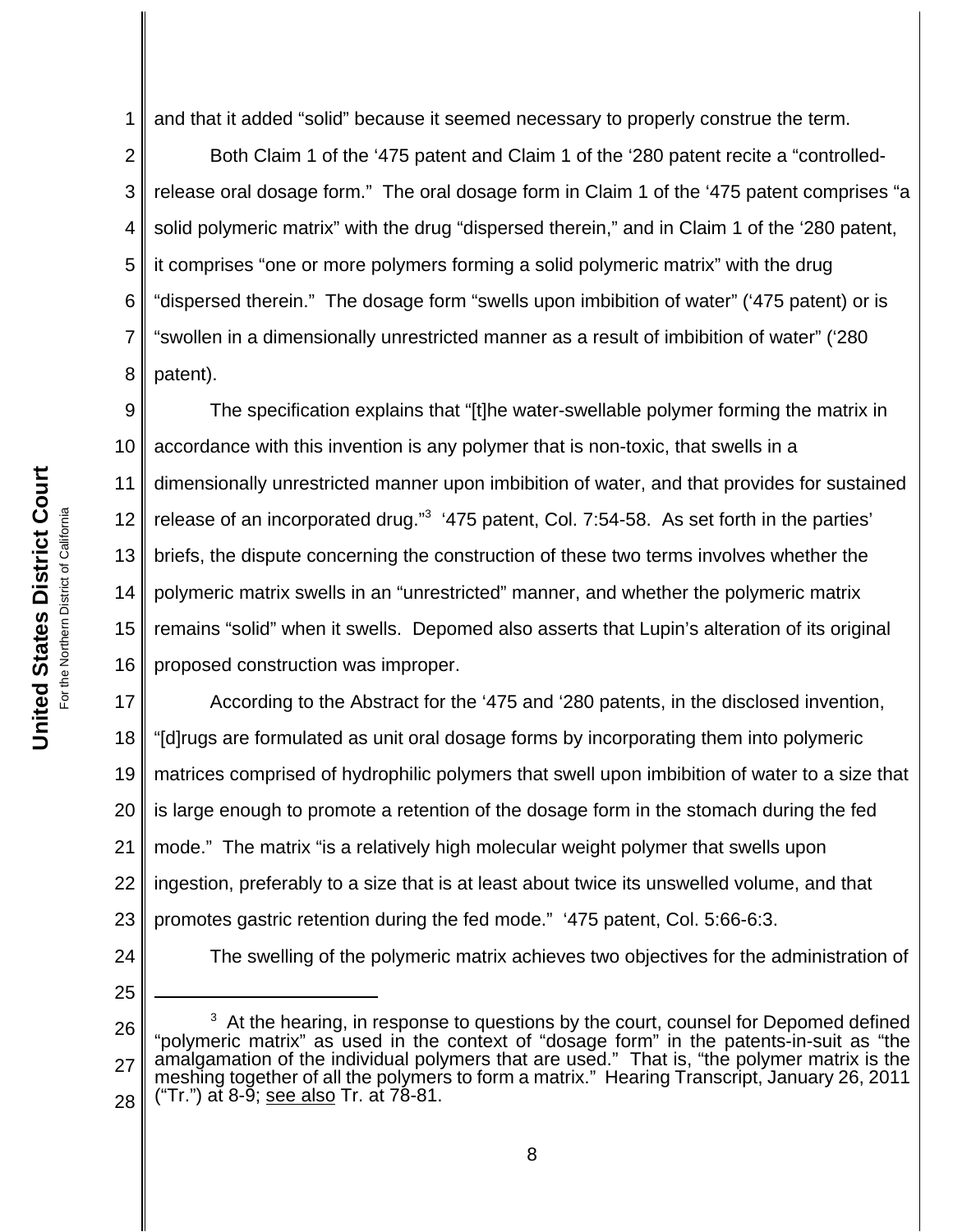1 2 3 4 5 6 highly soluble drugs – "(i) the tablet swells to a size large enough to cause it to be retained in the stomach during the fed mode, and (ii) it retards the rate of diffusion of the highly soluble drug long enough to provide multi-hour, controlled delivery of the drug into the stomach." Id. at Col. 6:19-24. The drug-containing polymeric matrix "swell[s] in size in the gastric cavity due to ingress of water in order to achieve a size that will be retained in the stomach when introduced during the fed mode." Id. at Col. 9:1-5.

7 8 9 10 11 12 Both parties agree that because of the ingestion of water, the polymeric matrix increases to a size that causes the dosage form to remain in the stomach for some period of time. Depomed argues, however, that Lupin is impermissibly reading limitations into the claim phrases. Depomed asserts that there is no basis in the claims or the specification for construing these terms as including "unrestricted" swelling of the dosage form, or as including the limitation that the resulting "swollen" polymeric matrix will be "solid."

13 14 15 16 17 18 19 20 In response, Lupin argues that the limitation "unrestricted swelling" is already part of the claim language, referring to Claim 1 of the '280 patent, which describes the dosage form as "one that when swollen in a dimensionally unrestricted manner as a result of imbibition of water . . . " '280 patent, Col. 17:51-53. Lupin also points to the specification, which explains that "[t]he water-swellable polymer forming the matrix in accordance with this invention is any polymer that is non-toxic, that swells in a dimensionally unrestricted manner upon imbibition of water, and that provides for sustained release of an incorporated drug." '475 Patent, Col. 7:54-58.

21 22 23 Lupin argues that unrestricted swelling is essential for the claimed formulation to avoid passing through the pylorus during the fed mode, citing the following portion of the '962 specification:

When dosage forms such as [cylindrical tablets elongated in shape to facilitate swallowing] swell due to imbibition of water, one dimension may achieve a length great enough to exceed the pyloric opening while the others may be significantly smaller  $\ldots$  Accordingly, for a certain percentage of the administered units of these swelling forms, prolonged retention in the stomach is not achieved and the beneficial effect of the swelling is lost.

'962 Patent, Col. 3:8-17.

28

27

24

25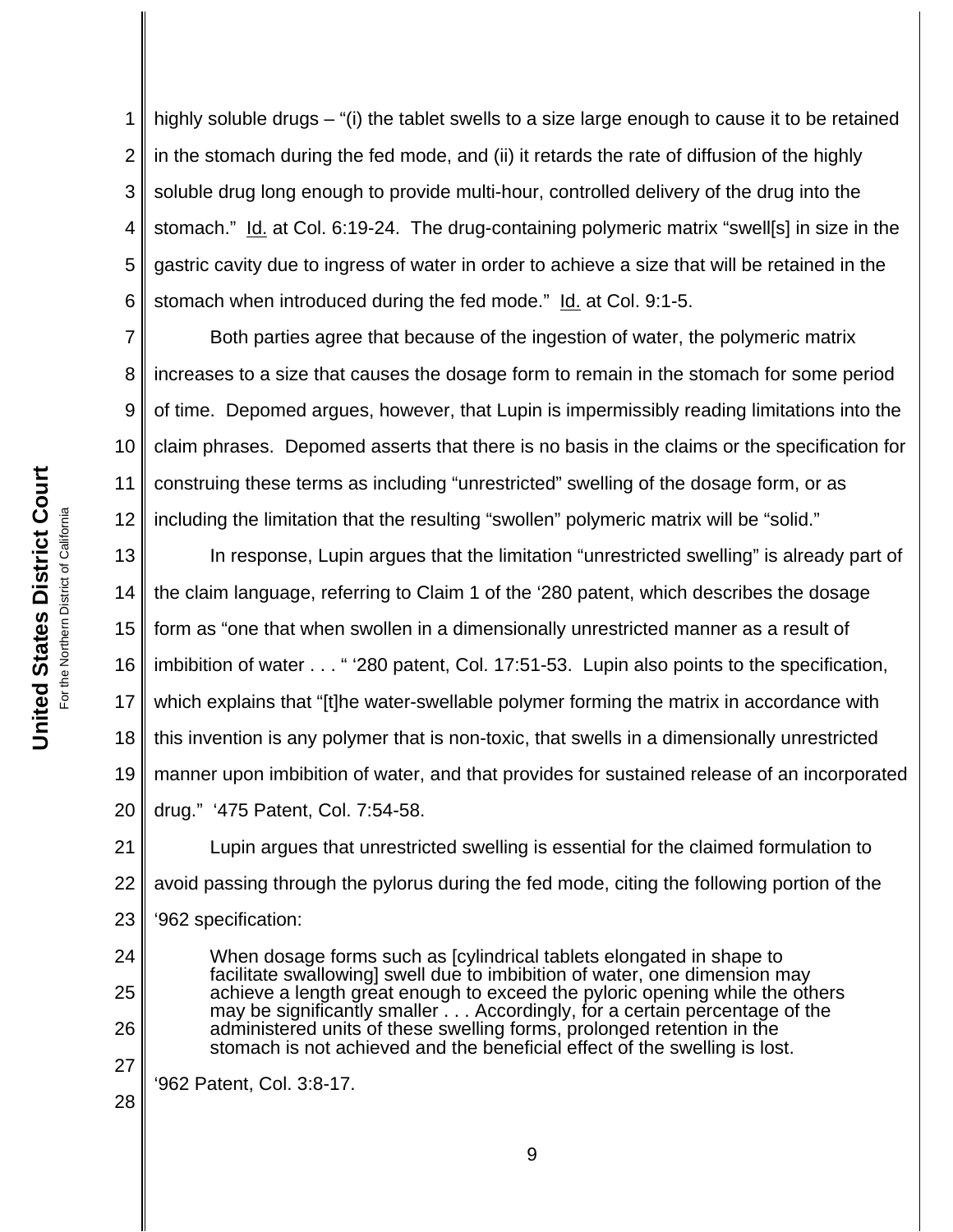1 2 3 4 5 6 7 As the court noted at the hearing, the claim language requires that the dosage form swells or increases in size, and does not place any restriction on that swelling. However, Claim 1 of the '280 patent (the claim where the word "unrestricted" appears) refers to the dosage form being swollen in a "dimensionally unrestricted" manner. It is not the swelling itself that is unrestricted, but the swelling of the dimensions of the dosage form – that is, length, the width, or other dimension of the dosage form – based on the swelling characteristics of the selected polymer.

8 9 10 11 12 As Depomed asserts, the specification does not qualify the rate of swelling for the polymeric matrix, as Lupin's construction does, but simply addresses the dimensional swelling characteristics of a selected polymer. Since there are no restrictions placed on the size by either the claim language or the specification, the addition of the limitation "unrestricted" to the construction of these two terms is unnecessary.

13 14 15 16 17 18 19 Moreover, the patent specification describes the swelling in a broadly functional manner not tied to "unrestricted" swelling. See '475 Patent, Col. 6:19-24; id., Col. 9:1-7. It is improper to read "unrestricted" into Claim 1 of the '475 patent because of the broad, functional description of swelling in the specification. See Prima Tek II, L.L.C. v. Polypap S.A.R.L., 318 F.3d 1143, 1151 (Fed. Cir. 2005) ("varied use of a disputed term in the written description demonstrates the breadth of the term rather than providing a limited definition").

20 21 22 23 24 Because Claim 1 of '280 patent contains the express language "when swollen in a dimensionally unrestricted manner," the dosage form in Claim 1 of the '280 patent must be in a state where it has swollen in all dimensions. Lupin's proposed construction appears to be an attempt to alter this limitation on the swollen state to a restriction on the swelling process itself.

25 26 27 28 Similarly, there is no need to include the limitation "greater than that of the starting tablet." It is inherent in the meaning of "swell" that the dosage form will increase in size. All that is necessary is that the polymeric matrix that comprises the dosage form must swell to a size large enough so that the dosage form is retained in the stomach for some period of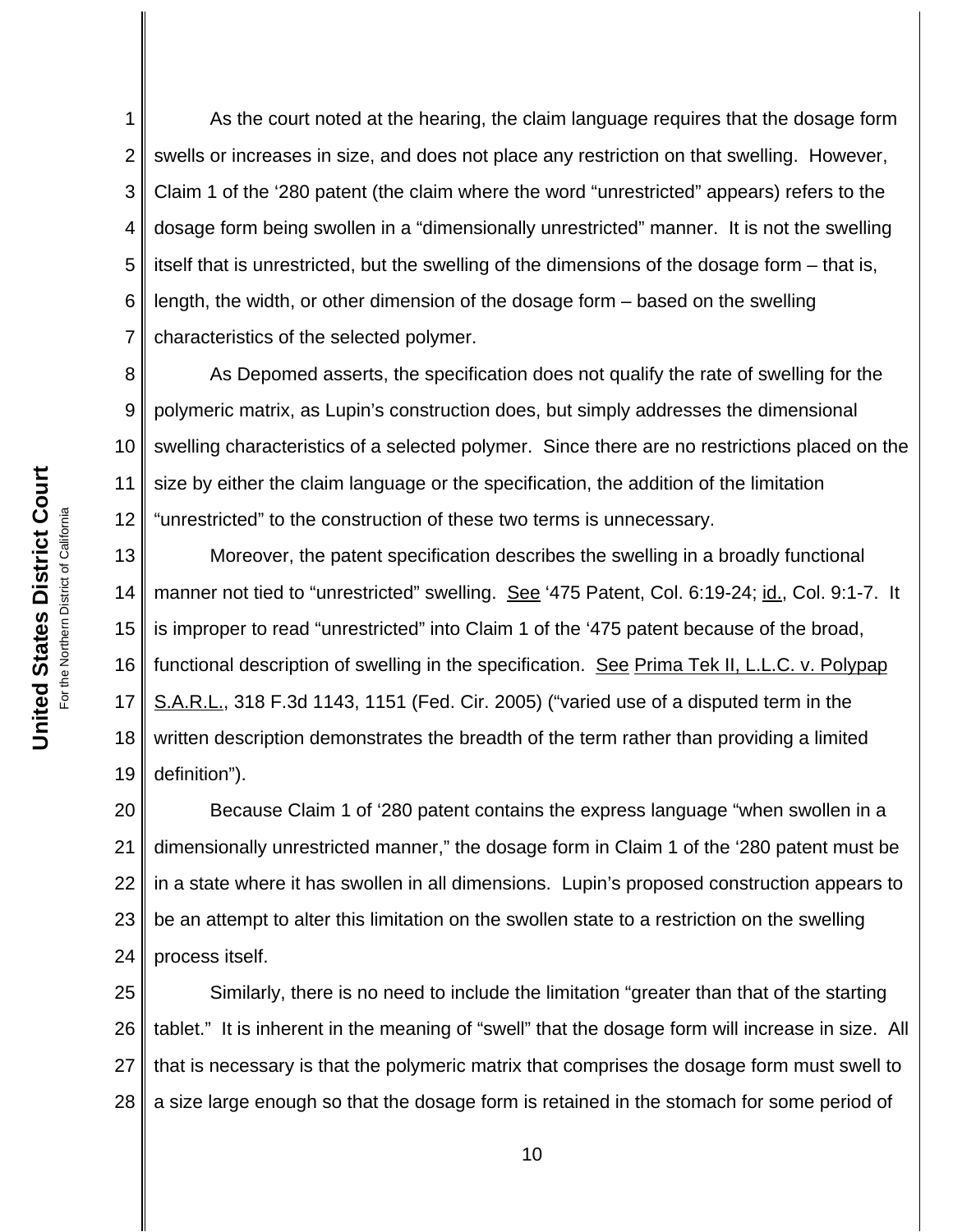1 2 3 time. The specification states only that the matrix is a polymer that "swells upon ingestion, preferably to a size that is at least about twice its unswelled volume . . . ." '475 patent, Col. 5:66-6:2 (emphasis added).

4 5 6 7 8 9 10 11 12 Indeed, the specification describes the size of the dosage form in functional terms – that is, a size that promotes retention – rather than in terms of absolute size. See id., Col. 5:66-6:3 (the matrix "swells upon ingestion, preferably to a size that . . . promotes gastric retention during the fed mode"); id. at Col. 6:19-24 ("the tablet swells to a size large enough to cause it to be retained in the stomach during the fed mode" and "it retards the rate of diffusion of the highly soluble drug long enough to provide multi-hour, controlled delivery of the drug into the stomach"); id. at Col. 9:1-7 ("the drug-containing matrices . . . swell in size in the gastric cavity due to ingress of water in order to achieve a size that will be retained in the stomach when introduced during the fed mode").

13 14 15 16 17 18 19 20 21 22 With regard to its proposal that the result of the swelling is a "swollen solid polymeric matrix," Lupin relies on the statement in the specification that the claimed formulation "remains undissolved in (i.e., is not eroded by) the gastric fluid for a period of time sufficient to permit the majority of the drug to be released by the solution diffusion process during the fed mode." Id., Col. 6:10-15. In other words, Lupin argues, the polymeric matrix remains solid when swollen to a size large enough to block the pylorus, thus enabling the release of the drug to be "controlled diffusion . . . rather than erosion, dissolving, or chemical decomposition." Id., Col. 6:15-18. However, Lupin does not explain why it has added "solid" to this proposed construction, when the construction it originally proposed in the joint claims construction statement did not include the word "solid."

23 24 Moreover, the addition of the term "solid" is contrary to the specification, which reads as follows:

Upon swelling, the matrix may also convert over a prolonged period of time from a glassy polymer to a polymer that is rubbery in consistency, or from a crystalline polymer to a rubbery one. The penetrating fluid then causes release of the drug in a gradual and prolonged manner by the process of solution diffusion, i.e., dissolution of the drug in the penetrating fluid and diffusion of the dissolved drug back out of the matrix. The matrix itself is solid prior to administration and, once administered, remains undissolved in (i.e., is

25

26

27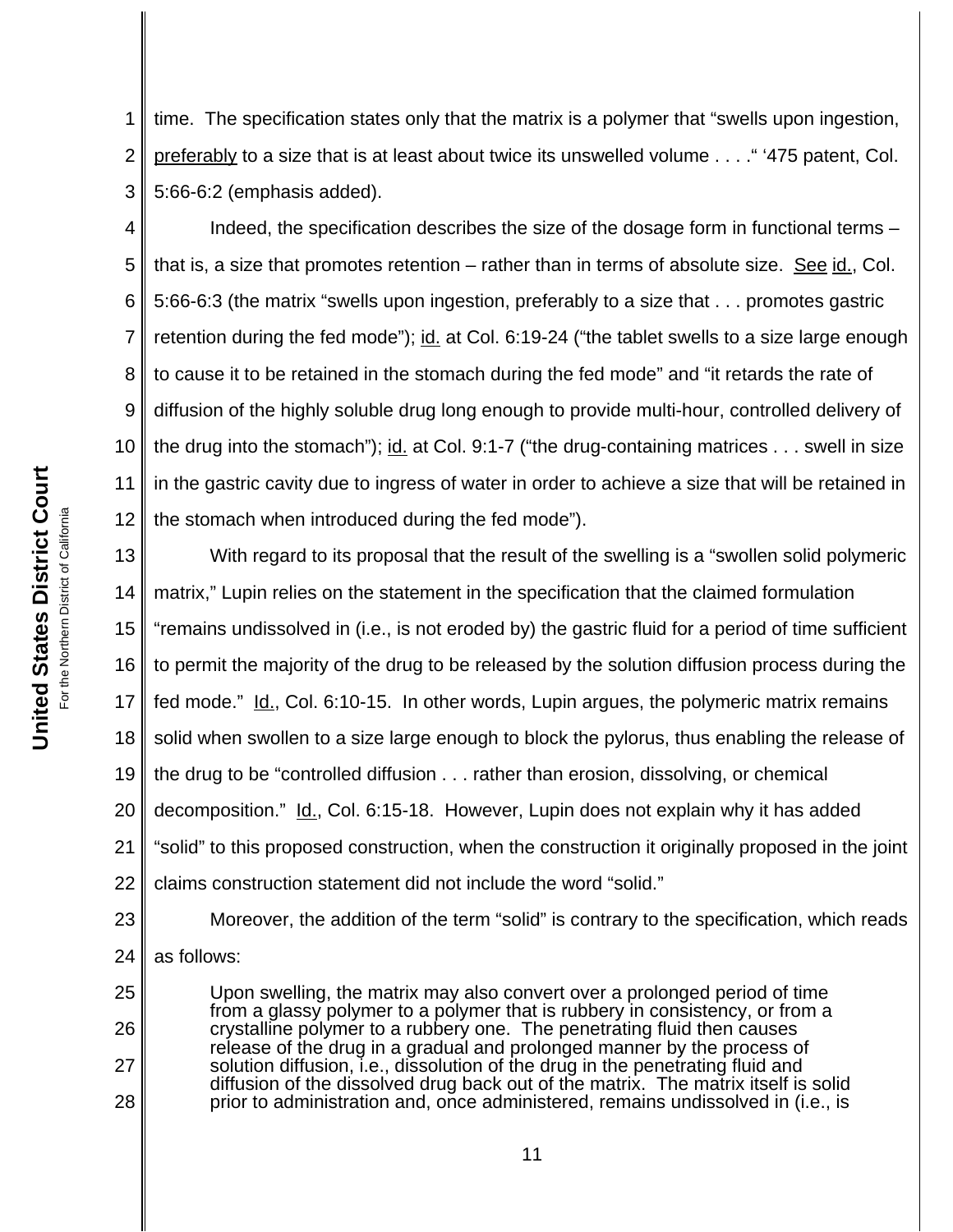| 1<br>$\overline{2}$<br>3 | not eroded by) the gastric fluid for a period of time sufficient to permit the<br>majority of the drug to be released by the solution diffusion process during the<br>fed mode. The rate-limiting factor in the release of the drug is therefore<br>controlled diffusion of the drug from the matrix rather than erosion, dissolving<br>or chemical decomposition of the matrix. |
|--------------------------|----------------------------------------------------------------------------------------------------------------------------------------------------------------------------------------------------------------------------------------------------------------------------------------------------------------------------------------------------------------------------------|
| 4                        | Id., Col. 6:3-17. While the polymeric matrix is clearly "solid" at the time the dosage form is                                                                                                                                                                                                                                                                                   |
| 5                        | ingested, and remains "undissolved" for a period of time thereafter, as it imbibes water and                                                                                                                                                                                                                                                                                     |
| 6                        | swells, the polymer will become rubber, spongy, or gel-like (that is, less than "solid").                                                                                                                                                                                                                                                                                        |
| 7                        | Accordingly, "said polymeric matrix being one that swells upon imbibition of                                                                                                                                                                                                                                                                                                     |
| 8                        | water thereby attaining a size large enough to promote retention in the stomach                                                                                                                                                                                                                                                                                                  |
| 9                        | during said fed mode" and "said dosage form being one that when swollen in a                                                                                                                                                                                                                                                                                                     |
| 10                       | dimensionally unrestricted manner as a result of imbibition of water is of a size                                                                                                                                                                                                                                                                                                |
| 11                       | exceeding the pyloric diameter in the fed mode to promote retention in the stomach                                                                                                                                                                                                                                                                                               |
| 12                       | during the fed mode" mean "[t]he dosage form, which comprises a polymeric matrix,                                                                                                                                                                                                                                                                                                |
| 13                       | increases in size due to the ingress of water, such that when the dosage form is                                                                                                                                                                                                                                                                                                 |
| 14                       | introduced into the stomach in the fed mode, the dosage form remains in the                                                                                                                                                                                                                                                                                                      |
| 15                       | stomach for several hours."                                                                                                                                                                                                                                                                                                                                                      |
| 16                       | (3)<br>gastric fluid ('475 and '280 patents)                                                                                                                                                                                                                                                                                                                                     |
| 17                       | Depomed proposes the following construction for this term:                                                                                                                                                                                                                                                                                                                       |
| 18                       | Both the fluid in the stomach and simulated or artificial fluids recognized by<br>those skilled in the art as a suitable model for the fluid of the human stomach.                                                                                                                                                                                                               |
| 19                       | Lupin proposes the following construction:                                                                                                                                                                                                                                                                                                                                       |
| 20                       | Fluid that maintains the essential characteristics of gastric fluid (such as low                                                                                                                                                                                                                                                                                                 |
| 21                       | pH or enzymes) and is recognized by a person of ordinary skill in the art as a<br>suitable model for the fluid of the human stomach.                                                                                                                                                                                                                                             |
| 22                       | At the hearing, the court noted that the two proposed constructions are the same,                                                                                                                                                                                                                                                                                                |
| 23                       | except that Lupin's proposed construction includes examples of "essential characteristics of                                                                                                                                                                                                                                                                                     |
| 24                       | gastric fluid," and stated that it would accept Depomed's proposed construction.                                                                                                                                                                                                                                                                                                 |
|                          |                                                                                                                                                                                                                                                                                                                                                                                  |
| 25                       | Accordingly, "gastric fluid" means "[b]oth the fluid in the stomach and simulated                                                                                                                                                                                                                                                                                                |
| 26                       | or artificial fluids recognized by those skilled in the art as a suitable model for the                                                                                                                                                                                                                                                                                          |
| 27<br>28                 | fluid of the human stomach."                                                                                                                                                                                                                                                                                                                                                     |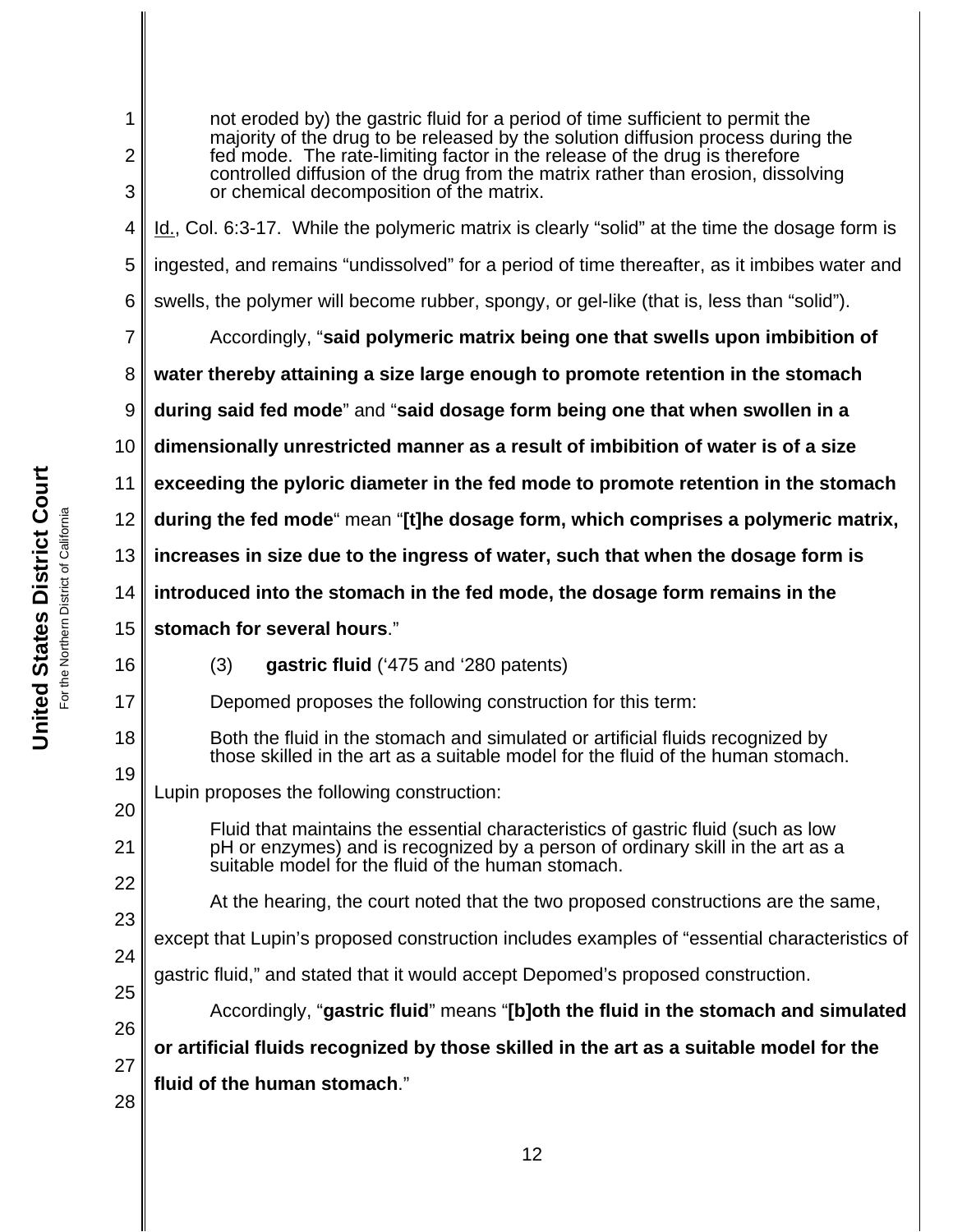For the Northern District of California the Northern District of California ā

28

**United States District Court**

United States District Court

1 2 3 4 5 6 7 8 9 10 11 12 13 14 15 16 17 18 19 20 21 22 23 24 25 26 27 (4) **dissolution and diffusion** ('475 and '280 patents) Depomed proposes the following construction for this term: Rapid dissolution of the drug by the gastric fluid, followed by slow diffusion of the drug out of the matrix, such that the drug is released at a rate primarily controlled by the rate of diffusion. Lupin proposes the following construction: Dissolution of the drug by the gastric fluid, followed by diffusion of the drug out of the monolithic matrix. The dispute between the parties involves whether the construction must specify the primary release mechanism, whether it is necessary or appropriate to specify "rapid" dissolution and "slow" diffusion, and whether the patent discloses a "monolithic matrix." The patent specification states that controlled release of water-soluble drugs can be achieved using a polymeric matrix that swells to create a diffusion barrier so that watersoluble drugs are released primarily by diffusion: "[D]rugs that are highly soluble in water can be administered orally in a manner that will prolong their delivery time to spread their release rate more evenly throughout the duration of the fed mode and beyond or not as desired." '475 Patent, Col. 5:31-36. Depomed argues that a person of ordinary skill in the art would understand that release mechanisms for dosage forms are characterized by their dominant release mechanism, because all dosage forms have multiple mechanisms occurring at the same time. Here, Depomed asserts, a person of ordinary skill would understand "dissolution and diffusion" in the context of water soluble drugs, as recited in Claim 1 and the specification, to mean that the primary release mechanism of the dosage form was "diffusion." Lupin argues that Depomed's proposed construction is improper, because if the dominant mechanism is "primarily diffusion," it would permit erosion of the dosage form. However, it is not true that the patent does not contemplate the possibility of some erosion. The specification refers to a formulation that "has an erosion rate that is substantially slower than its swelling rate, and that releases the drug primarily by diffusion." Id., Col.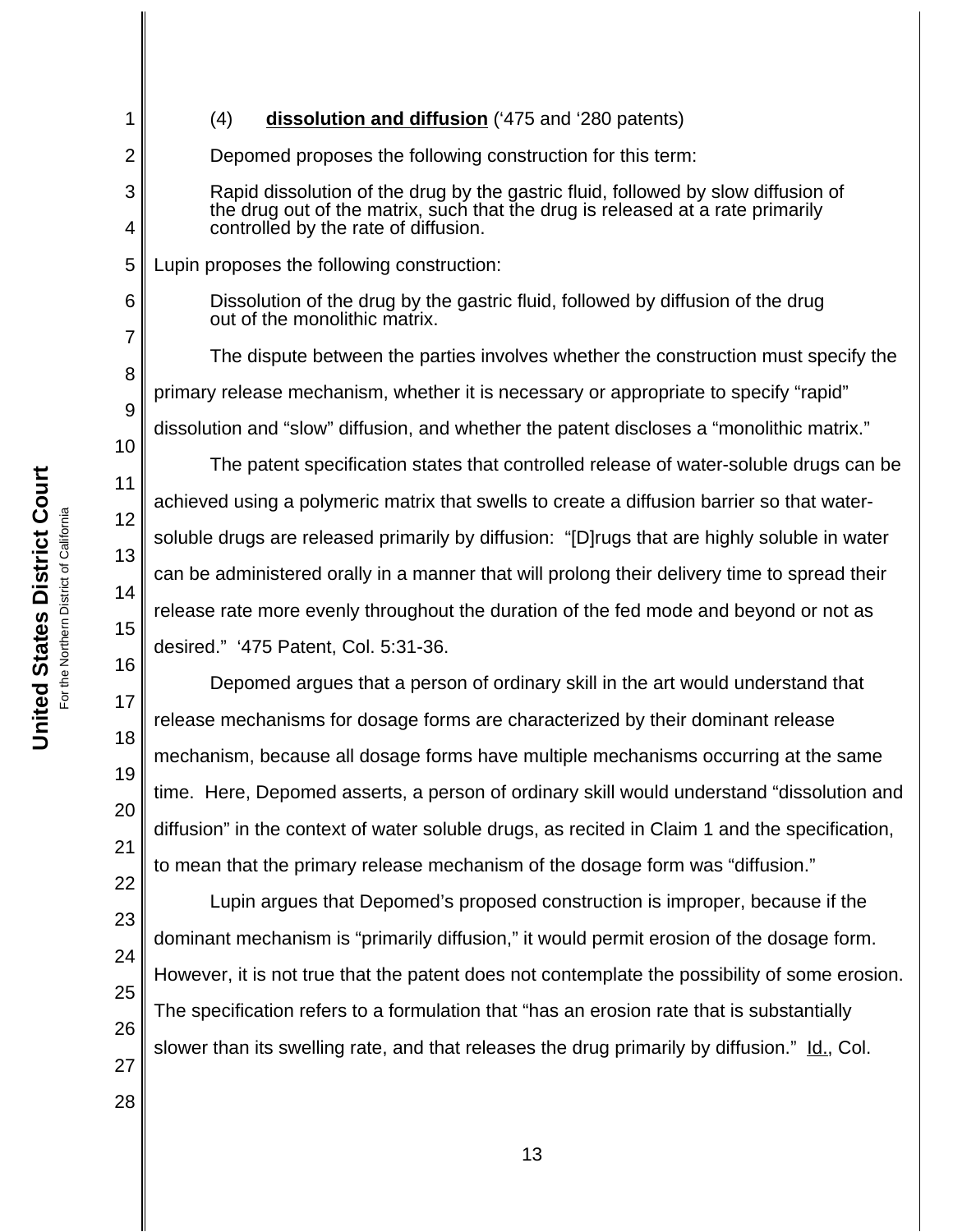**United States District Court United States District Court** For the Northern District of California the Northern District of California 1  $5:57-62.<sup>4</sup>$ 

2 3 4 5 6 7 Lupin also contends that there is no support for a construction specifying that the release of the drug is "rapid" and that the dissolution is "slow;" and that because the term "rapid" is not defined in the patent, its meaning is unknown. Lupin claims that a person of skill in the art would know that the specific dissolution rate is a kinetic property of a drug, which can be manipulated by different factors, including temperature, pH, volume, and salinity.

8 9 10 11 12 13 The specification explains that each of the enumerated beneficial effects "is achieved by using a formulation in which the drug is dispersed in a polymeric matrix that is water-swellable rather than merely hydrophilic, that has an erosion rate that is substantially slower than its swelling rate, and that releases the drug primarily by diffusion." Id., Col. 5:57-62. In other words, while there may be some erosion, the rate of erosion is substantially slower than the rate of swelling.

14 15 16 17 18 19 20 21 22 Further, "[t]he rate limiting factor in the release of the drug is therefore controlled diffusion of the drug from the matrix rather than erosion, dissolving, or chemical decomposition of the matrix."  $\underline{Id.}$ , Col. 6:14-17 (emphasis added). Thus, the primary release mechanism of the dosage form is "diffusion." See also id., Col. 6:6-14 (the drug is released "by the process of solution diffusion, i.e., dissolution of the drug in the penetrating fluid and diffusion of the dissolved drug back out of the matrix," while "[t]he matrix itself is solid prior to administration, and . . . remains undissolved in (i.e., is not eroded by) the gastric fluid for a period of time sufficient to permit the majority of the drug to be released by the solution diffusion process").

23 24 25 As for Lupin's inclusion of the term "monolithic matrix" in its proposed construction, Depomed asserts that this term appears nowhere in the language of the '475 or the '280 patents, but only in the '962 patent, and that Lupin appears to be improperly attempting to

<sup>27</sup> 28 4 At the hearing, counsel for Lupin indicated that Lupin was not disputing that the release is controlled by diffusion, and further agreed that deleting the word "primarily" from Depomed's proposed construction would resolve the objection that Depomed's construction would improperly allow for the drug to be released by erosion (rather than diffusion).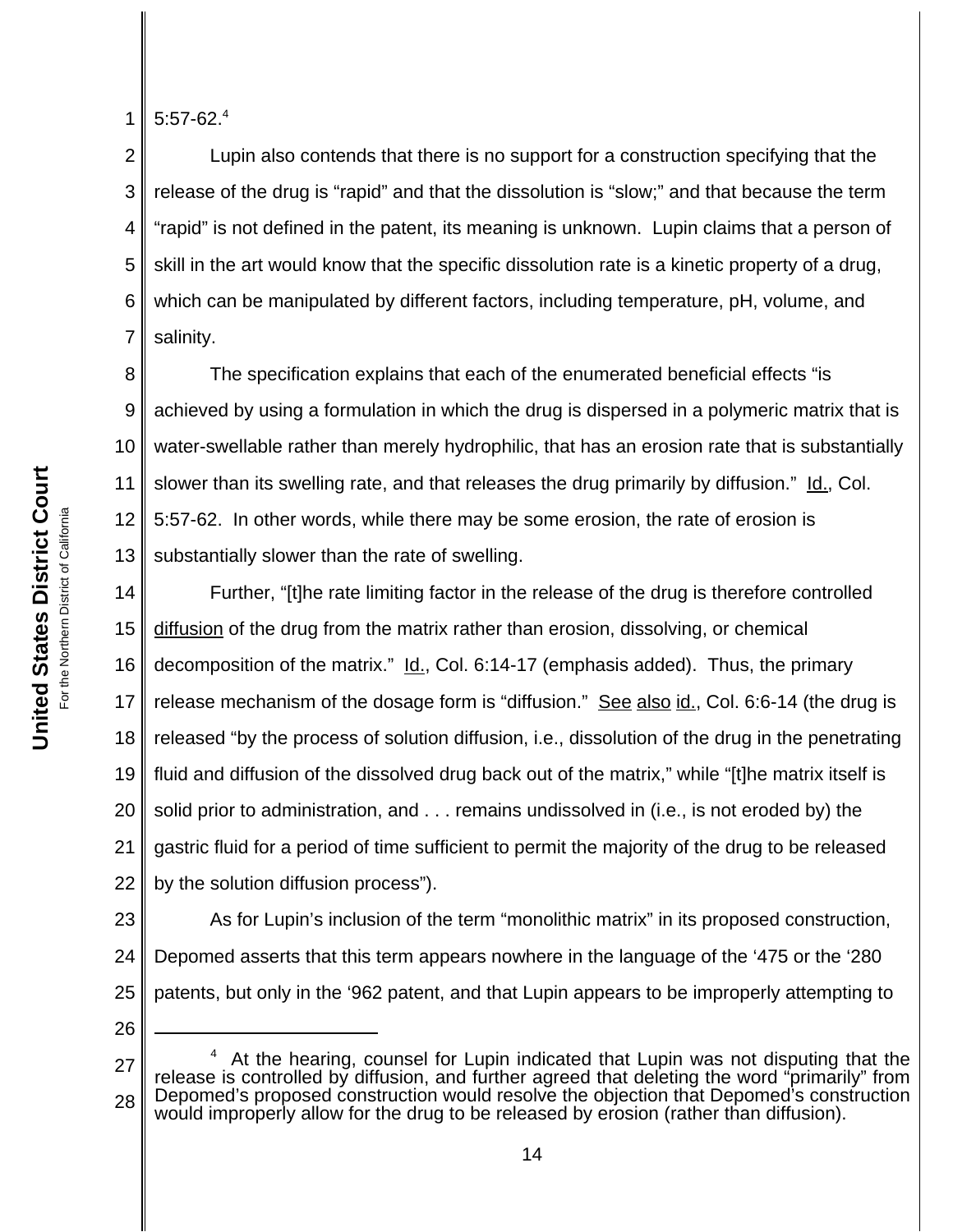United States District Court **United States District Court** For the Northern District of California the Northern District of California 등

18

19

24

1 2 read a limitation from the '962 patent into the '475 and '280 limitation on "diffusion and dissolution."

3 4 5 Lupin disagrees with this assessment, arguing that the polymer formulation disclosed in the '475 patent specification is a monolithic matrix, which it defines as a solid, single unit tablet.

6 7 8 9 10 11 Claim 1 of the '475 patent claims "[a] controlled-release oral drug dosage form . . . , said dosage form comprising a solid polymeric matrix . . . . " Claim 1 of the '280 patent claims "[a] controlled-release drug dosage form . . . , said dosage form comprising one or more polymers forming a solid polymeric matrix . . . ." Neither patent claims a dosage form comprising a "monolithic matrix." Nor does the specification provide any support for including "monolithic matrix" as part of the construction of "dissolution and diffusion."

12 13 14 "**Dissolution and diffusion**" means "**rapid dissolution of the drug, followed by slow diffusion of the drug out of the matrix, such that the drug is released at a rate controlled by the rate of diffusion**."

15 16 17 (5) **releases substantially all of said drug within about eight hours after such immersion** ('475 patent) Depomed proposes the following construction of this term:

At least 80% of the drug has been released after eight hours of immersion in gastric fluid.

20 21 22 23 Lupin argues that the term "substantially" is ambiguous and does not describe the claimed subject matter in such a way that one in the field of the invention would understand the scope of the invention. However, Lupin also proffers the following construction in the event that the court finds the term capable of construction:

At least 80% of the drug is released from the polymer matrix by solution diffusion within about 8 hours.

25 26 27 28 The parties agree that "substantially all" means "at least 80 per cent." As indicated at the hearing, since the parties agree to the meaning of "substantially all," there is no dispute. The addition of "solution diffusion" is improper, because the issue of dissolution and diffusion is addressed in the distinct claim term "dissolution and diffusion," and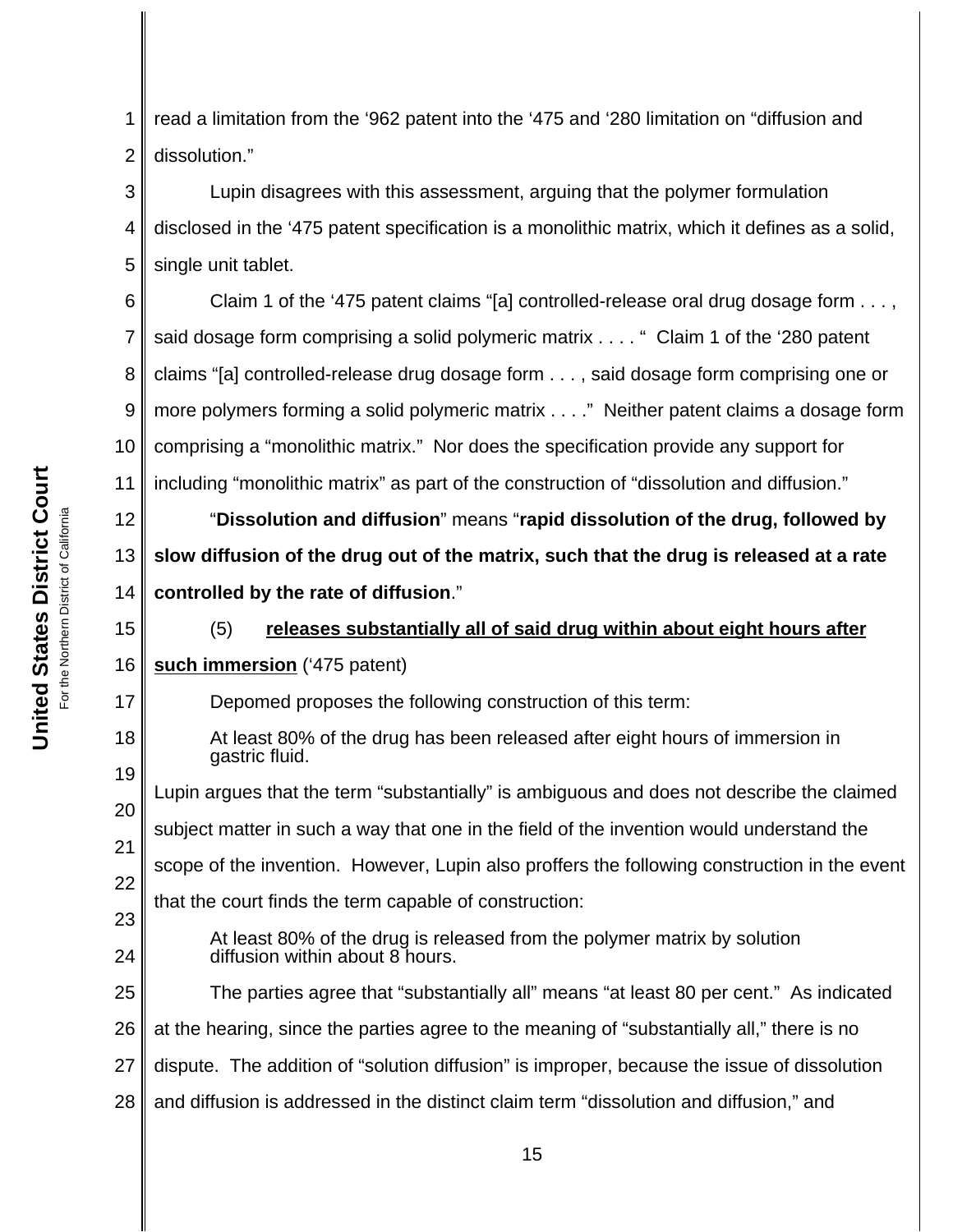1 2 3 4 5 6 7 8 9 10 11 12 13 14 15 16 17 18 19 20 21 22 23 24 25 26 27 28 because "solution diffusion" appears to constitute an attempt to read an additional limitation into the claim. The court adopts Depomed's proposed construction. "**Substantially all of said drug**" means "**[a]t least 80% of the drug has been released after eight hours of immersion in gastric fluid**." (6) **(until) substantially all of said drug is released** ('280 patent) Depomed proposes the following construction for this term: At least 80% of the drug has been released after eight hours of immersion in gastric fluid. As above, Lupin argues that the term "substantially" is insolubly ambiguous, and therefore indefinite, and does not describe the claimed subject matter in such a way that one in the field of the invention would understand the scope of the invention. However, Lupin also proffers the following construction in the event that the court finds the term capable of construction: At least 80% of the drug is released from the polymer matrix by solution diffusion within about 8 hours. The parties' arguments with regard to this term are the same as for term (5), discussed above, and the court's ruling is the same. "(Until) **substantially all of said drug is released**" means "**[a]t least 80% of the drug has been released after eight hours of immersion in gastric fluid**." (7) **until all of said drug is released** ('475 patent) Depomed proposes the following construction of this term: Until the plateau of the dissolution profile characterizing drug release from the swollen dosage form is reached. Lupin proposes the following construction, which it asserts is based on the plain and ordinary meaning: Until 100% of the drug is dissolved and released from the polymer matrix by solution diffusion. As explained by the parties, the dispute regarding the construction of this term involves whether "all of said drug" must be construed so as to distinguish it from "substantially all of said drug" (terms (5) and (6), above); and whether "all of said drug"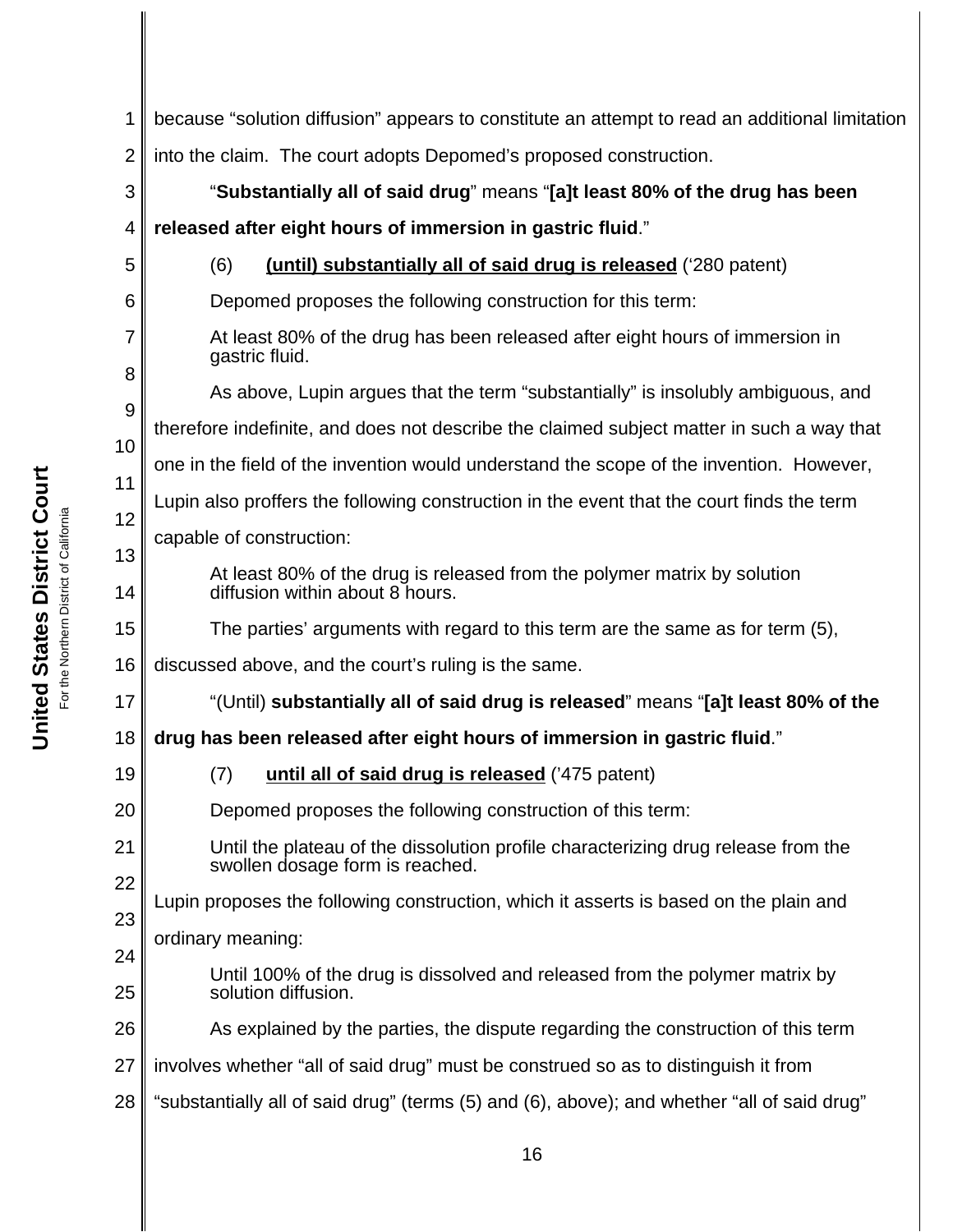1 means 100%, or something less than 100%.

2 3 4 5 6 7 The court agrees that "until all of said drug is released" as used in Claim 1 of the '475 patent must be construed in such a way that distinguishes it from "until substantially all of said drug is released," as used in Claim 1 of the '475 patent (and in Claim 1 of the '280 patent), which the court has found means simply that "at least 80% of the drug is released after eight hours of immersion in gastric fluid. The question, however, is whether the appropriate construction of "all of said drug is released" is "100% of said drug is released."

8 9 10 11 12 13 The '475 patent describes the invention as a "dosage form" that swells upon imbibition of water to provide gastric retention and allowing the extended release of the drug within the gastric cavity over a prolonged dosing period. '475 Patent, at Abstract; see also id., Col. 5:57-6:17. In addition, the invention provides enhanced absorption of soluble drugs that are absorbed mostly within the stomach or high in the GI tract, such as metformin hydrochloride. Id., Col. 6:38-41.

14 15 16 17 18 19 20 The patent shows, as preferred embodiments, release profiles for metformin dosage forms in Figs. 1, 4, 5, 7 and 9. Id., Figs. 1, 4, 5, 7, 9. These release profiles show a release plateau for metformin from the dosage forms of the invention that typically does not reach 100%. Id.; see also Declaration of Harold B. Hopfenberg, Ph.D., at ¶ 74-77. Thus, Depomed asserts, the specification of the '475 patent teaches that the dosage form remains intact until the drug release from the dosage form reaches the plateau of its release profile.

21 22 23 24 25 26 27 28 Depomed contends that the intrinsic evidence supporting its proposed construction is buttressed by extrinsic evidence contained in the FDA Guidance documents attached to the Declaration of Depomed's counsel William G. Gaede. The FDA recommends a minimum of three time points for a dissolution study: "early, middle and late," the last of which "should be the time point where at least 80% of drug has dissolved," or, "[i]f the maximum amount dissolved is less than 80%, the last time point should be the time when the plateau of the dissolution profile has been reached." Gaede Decl., Exh. 3 at 17. The FDA guidance entitled SUPAC-MR: Modified Release Solid Oral Dosage Forms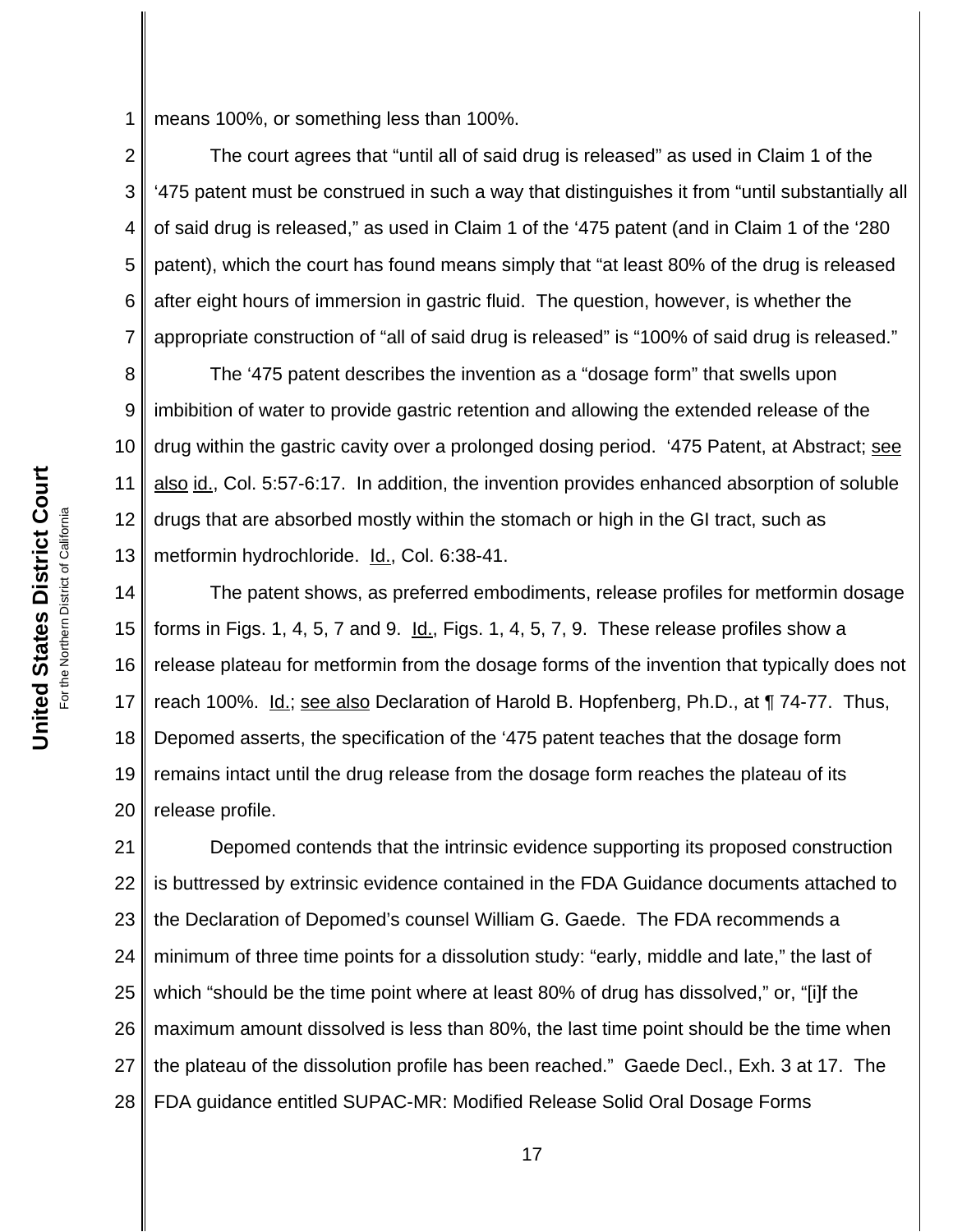1 2 (September 1997) states the end point of a dissolution assay as "either 80% of the drug from the drug product is released or an asymptote is reached." Gaede Decl., Ex. 4.

3 4 5 6 7 Depomed contends that according to these guidelines, a person of ordinary skill in the art would conclude that all drug has been released when the plateau of the release curve is reached, even if the plateau corresponds to a release of less than 80% of the drug loading, within the context of the dosing or bioequivalence schedule being conducted. See Hopfenberg Decl., ¶¶ 77-80.

8 9 10 11 12 13 14 15 Depomed asserts that Lupin's proposed construction would exclude from the claim the metformin dosage forms disclosed in the '475 Patent that do not reach 100% drug release, and thus would improperly read out the disclosed embodiments. "A claim construction that excludes a preferred embodiment 'is rarely, if ever, correct and would require highly persuasive evidentiary support." Adams Respiratory Therapeutics, Inc. v. Perrigo Co., 616 F.3d 1283, 1290 (Fed. Cir. 2010) (quoting Vitronics, 90 F.3d at 1583). Depomed contends that Lupin's construction would also ignore the understanding of a person of skill in the art as reflected in the FDA Guidance documents.

16 17 18 19 20 21 22 23 Lupin, on the other hand, argues that the specification supports a construction of "all" as meaning "100%." Lupin notes that the specification teaches that "because these polymers dissolve very slowly in gastric fluid, the matrix maintains its physical integrity over at least a substantial period of time, in many cases 90% and preferably over 100% of the dosing period," '475 Patent, Col. 9:13-21; and that "[i]n all cases, . . . the drug will be substantially all released from the matrix within about ten hours, and preferably within about eight hours, after ingestion, and the polymeric matrix will remain substantially intact until all of the drug is released, id., Col. 9:32-36

24 25 26 However, Lupin does not dispute that its proposed construction would exclude the specification's metformin examples and the dissolution profiles depicted in Figures 1, 4, 5, 7 and 9 that show a release plateau of less than 100%.

27 28 Based on the patent specification, the court finds that "all of said drug is released" means "100% or something less than 100% of said drug is released." In most situations,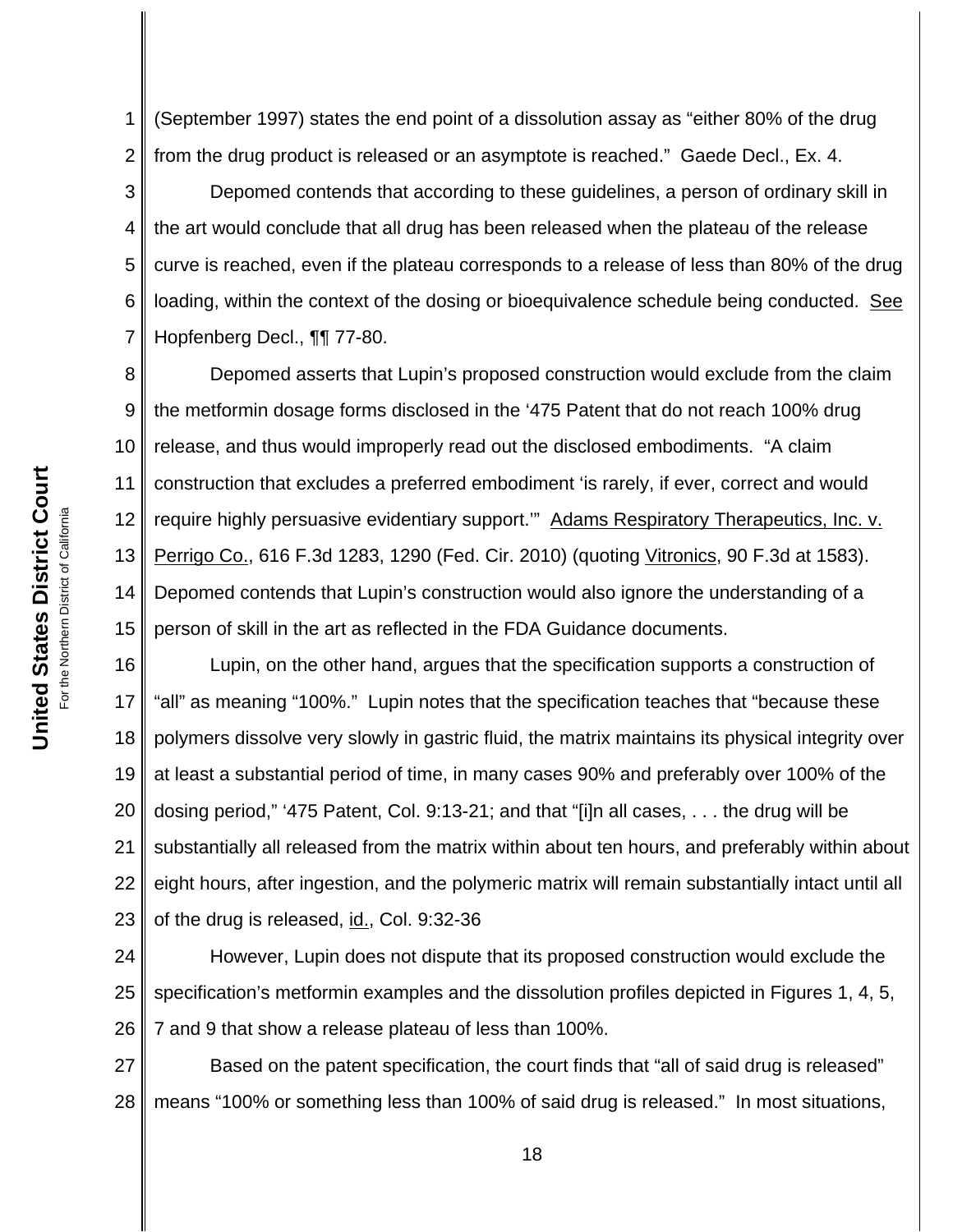1 2 3 4 5 6 7 8 9 10 11 12 13 14 15 16 17 18 19 20 21 22 23 24 25 26 27 28 <sup>5</sup> Depomed originally proposed the following construction: "A single entire matrix, not just the upper or lower half of it." At the hearing, however, counsel for Depomed agreed with the court that the addition of "not just the upper or lower half of it" was unnecessary. Counsel stated that he would be "happy with 'the entire matrix,'" so long as the "dosage form" which "consist[s] essentially of a solid monolithic matrix," is not interpreted as "comprising" a solid monolithic matrix, or "a single tablet." an analysis of the intrinsic evidence alone will resolve any ambiguity in a disputed claim term. In such circumstances, it is improper to rely on extrinsic evidence. Vitronics, 90 Fed. 3d at 1583 (and cases cited therein). Here, however, the court finds that the testimony of Depomed's expert Dr. Hopfenberg, and the relevant evidence from the FDA guidance documents, supports a construction of 100% or something less than 100%. "**Until all of said drug is released**" means "**until the plateau of the dissolution profile characterizing drug release from the swollen dosage form is reached**." (8) **solid monolithic matrix** ('962 patent) Depomed proposes the following construction for this term: A single entire matrix.<sup>5</sup> Lupin proposes the following construction: A polymeric matrix that is compressed as a single-unit tablet, and not as two or more layers Lupin objects to Depomed's proposed construction for several reasons. The dispute between the parties centers on whether the "monolithic matrix" is a tablet; whether coatings are allowed under the claim; and whether the "monolithic matrix" must be compressed. Claim 1 of the '962 patent recites "[a] controlled-release oral drug dosage form . . . consisting essentially of a solid monolithic matrix with said drug contained therein." "Consisting essentially of" is a transition phrase commonly used to signal a partially open claim in a patent. Typically, this transition phrase precedes a list of ingredients in a composition claim or a series of steps in a process claim. By using the term "consisting essentially of," the drafter signals that the invention necessarily includes the listed ingredients and is open to unlisted ingredients that do not materially affect the basic and novel properties of the invention. A "consisting essentially of" claim occupies a middle ground between closed claims that are written in a "consisting of" format and fully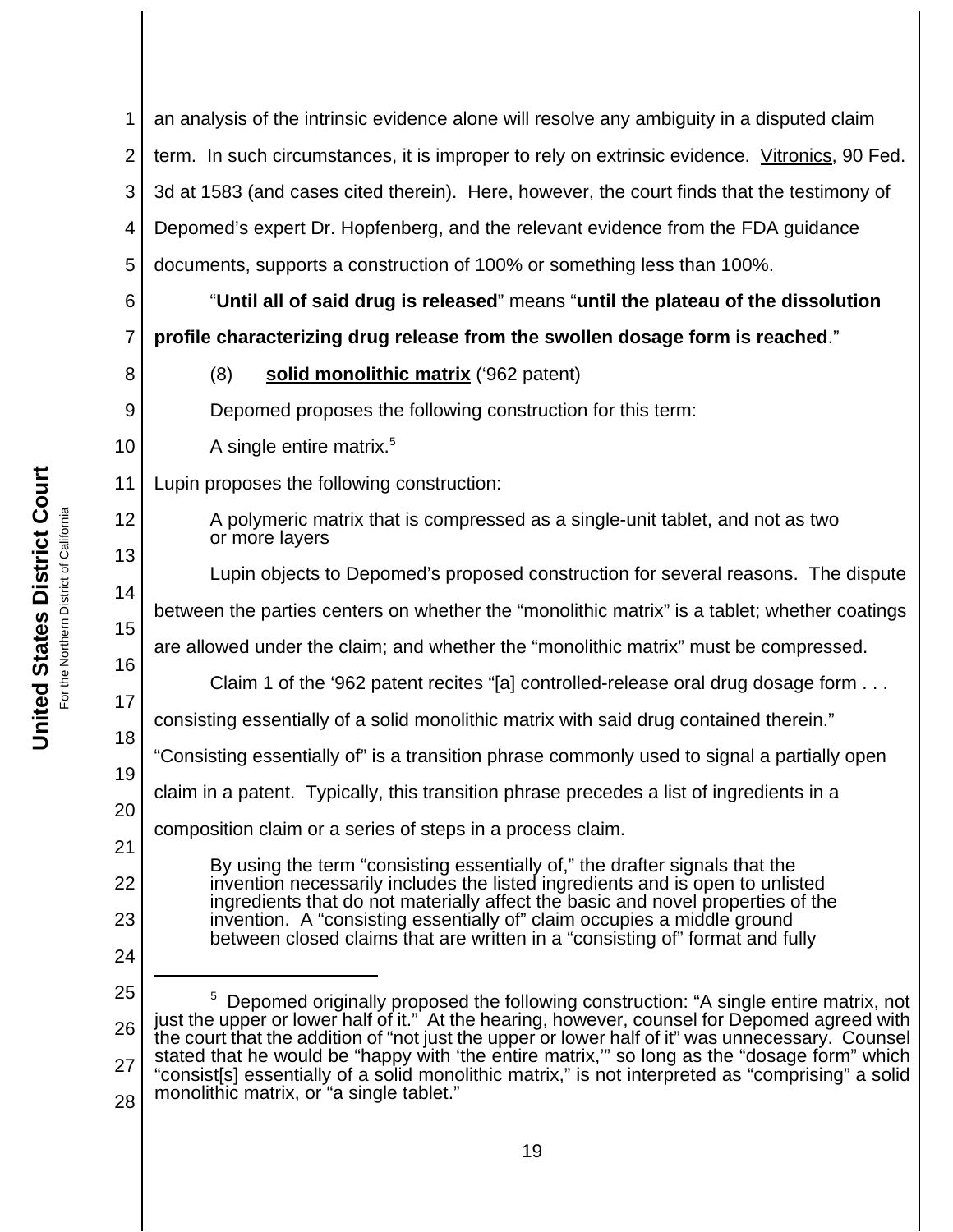**United States District Court United States District Court** For the Northern District of California the Northern District of California 1

open claims that are drafted in a "comprising" format.

2 PPG Industries v. Guardian Industries Corp., 156 F.3d 1351, 1254 (Fed. Cir. 1998).

3 4 5 6 The specification explains that "[t]he dosage form is a swellable body, preferably a polymeric matrix in which a drug is dispersed." '962 Patent, Col. 3:52-53. The specification refers generally to "dosage forms" as "tablets," although it also states that "some other forms are contemplated as well." Id., Col. 4:6-11.

7 8 9 10 11 In certain embodiments of the invention, "the dosage form is a multilayered tablet in which one or more of the layers swells while the others do not." Id., Col. 3:62-64. Alternatively, the dosage form may be "a tablet with a core surrounded by a shell, and the core swells while the shell remains relatively dimensionally stable, or vice versa." Id., Col. 3:64-67.

12 13 14 15 16 17 18 19 Thus, while the dosage form is referred to in the patent as a tablet, see, e.g., id., Col. 3:22-41, the tablet/dosage form claimed in Claim 1 "consist[s] essentially of a solid monolithic matrix" in which the drug is contained. To construe "solid monolithic matrix" as "a tablet," or to construe said "tablet" as "not hav[ing] two or more layers," as in Lupin's proposed construction, is to confuse the "oral dosage form" element of Claim 1 with the "solid monolithic matrix" element, which is the element being construed. Moreover, as noted above, in certain embodiments of the invention, "the dosage form is a multilayered tablet."

20 21 22 23 24 25 26 27 28 Further, the specification plainly contemplates that coatings are allowed under the claim. "[T]he dosage form may contain an additional amount of the drug in a quickly dissolving coating on the outer surface of the dosage form," which coating "is referred to as a 'loading dose,'" the purpose of which is "to provide immediate release into the patient's bloodstream upon ingestion of the dosage without first requiring the drug to diffuse through the polymeric matrix. . . . A film coating may also be included on the outer surface of the dosage for reasons other than a loading dose." Id., Col. 8:3-19. Lupin's proposed construction would exclude these preferred coatings embodiments of the invention that are disclosed in the specification.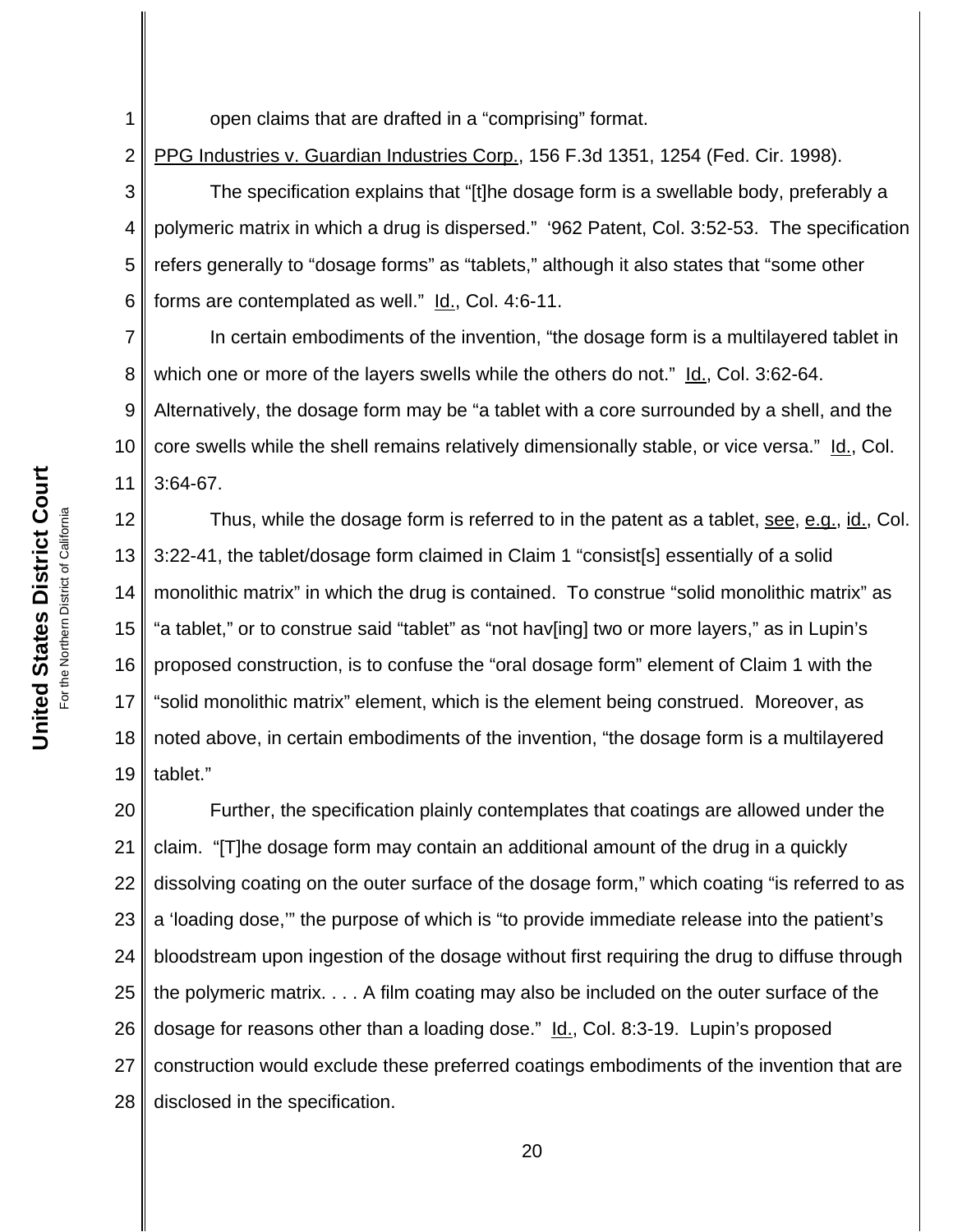1 2 3 4 5 Lupin asserts, however, that the prosecution history of the '962 patent shows that Depomed surrendered all coatings on the monolithic matrix, as it disclaimed any construction of a "solid monolithic matrix" that would include anything other than a tablet "cast as a single piece" – i.e., compressed as a single-unit tablet, and not as two or more layers.

6 7 8 9 10 11 12 13 14 15 16 Specifically, Lupin argues that Depomed distinguished its invention from U.S. Patent No, 6,120,803 (Wong, et al.), which disclosed a dosage form that was partially coated with a secondary matrix. According to Lupin, Depomed argued that its claimed tablet was – unlike the tablet taught by Wong – "necessarily comprised of a single monolithic matrix;" and also emphasized that Wong incorporated a "rigid, constraining secondary matrix into the structure of the tablet," whereas Depomed's claimed invention "rel[ied] solely on the unrestricted swelling of a monolithic polymer matrix to maintain the tablet in the stomach for prolonged periods of time." Lupin asserts that the fact that Depomed disclosed coatings in the specification, but argued during the prosecution of the '962 patent that Wong was distinguishable because it was coated with a "secondary matrix," means that coatings are dedicated to the public.

17 18 19 20 21 Lupin argues further that because the patent teaches "multilayered tablets," '962 Patent, Col. 3:63, and because Depomed chose to draft its claims to a "solid monolithic matrix" instead, the public can infer that Depomed knew about multilayered tablets at the time it drafted its claims, but did not intend to claim multilayered tablets, and that those forms were also dedicated to the public.

22 23 24 25 26 Lupin also contends that Depomed specified during prosecution what "monolithic" means by citing a dictionary definition in which "monolithic" is defined as "cast in a single piece," adding that in the context of the applicants' "this means the entire matrix, not just the upper or lower half of it," and that "Wong does not teach or suggest a monolithic matrix that swells in an unrestricted manner along both orthogonal axes."

27 28 It is true that claim amendments made during prosecution can narrow the meaning of a claim term if there is a clear and unequivocal surrender of subject matter. Phillips, 415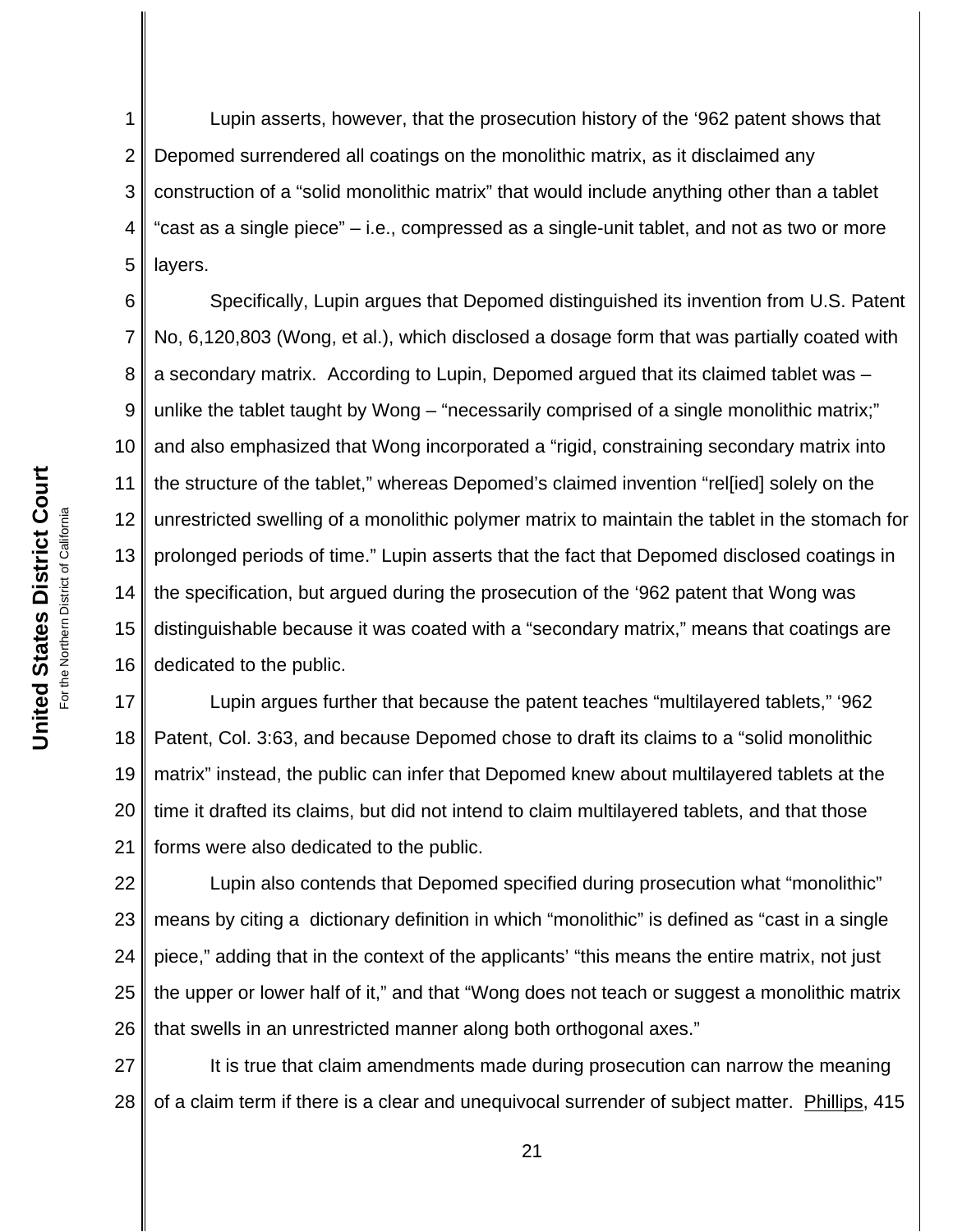1 2 3 4 F.3d at 1317; see also Omega Eng'g, Inc. v. Raytek Corp., 334 F.3d 1314, 1324 (Fed. Cir. 2003). Here, however, the prosecution history does not include a clear and unequivocal surrender of coatings that may be around the matrix, as the prosecution history addresses only the matrix itself.

5 6 7 8 9 10 11 12 13 During prosecution, Depomed distinguished the claimed invention from Wong based on the inability of the Wong matrix to swell in an unrestricted manner along both orthogonal axes of the dosage form. See April 25, 2002 Correction and Request for Reconsideration. The Wong unswollen and swollen dosage form was depicted in the Wong patent prior art. The figures in the Wong Patent show a pill form with a band around the center. Because of the banding, the matrix in Wong was unable to swell in a dimensionally unrestricted fashion as claimed in the dosage form of the '962 Patent, which was the basis upon which Depomed overcame the Wong reference during prosecution, as it represented that its invention swelled in all dimensions.

14 15 16 17 18 19 Disclaimers require a clear and unmistakable disavowal of subject matter to which the patentee would otherwise have an exclusive right by virtue of the claim language. Vita-Mix Corp. v. Basic Holding, Inc., 581 F.3d 1317, 1324 (Fed. Cir. 2009). In this case, Depomed disclaimed only the use of bands that restricted the swelling of the monolithic matrix in one section. There is no evidence that Depomed totally disclaimed the use of coatings during prosecution.

20 21 22 23 24 25 26 27 28 Finally, the patent does not require that the monolithic matrix be "compressed." The specification broadly teaches that "[t]ablets in accordance with this invention can be prepared by conventional techniques, including common tabletting methods." The specification provides examples of such methods, which include "[d]irect compression," "[i]njection or compression molding," "[g]ranulation . . . followed by compression," and "[e]xtrusion of a paste into a mold or to an extrudate to be cut into lengths." 962 Patent, Col. 6:39-67. The inclusion of the last example demonstrates that the inventor contemplated manufacture of the monolithic matrix by means other than compression. Accordingly, "**solid monolithic matrix**" means "**single entire matrix**."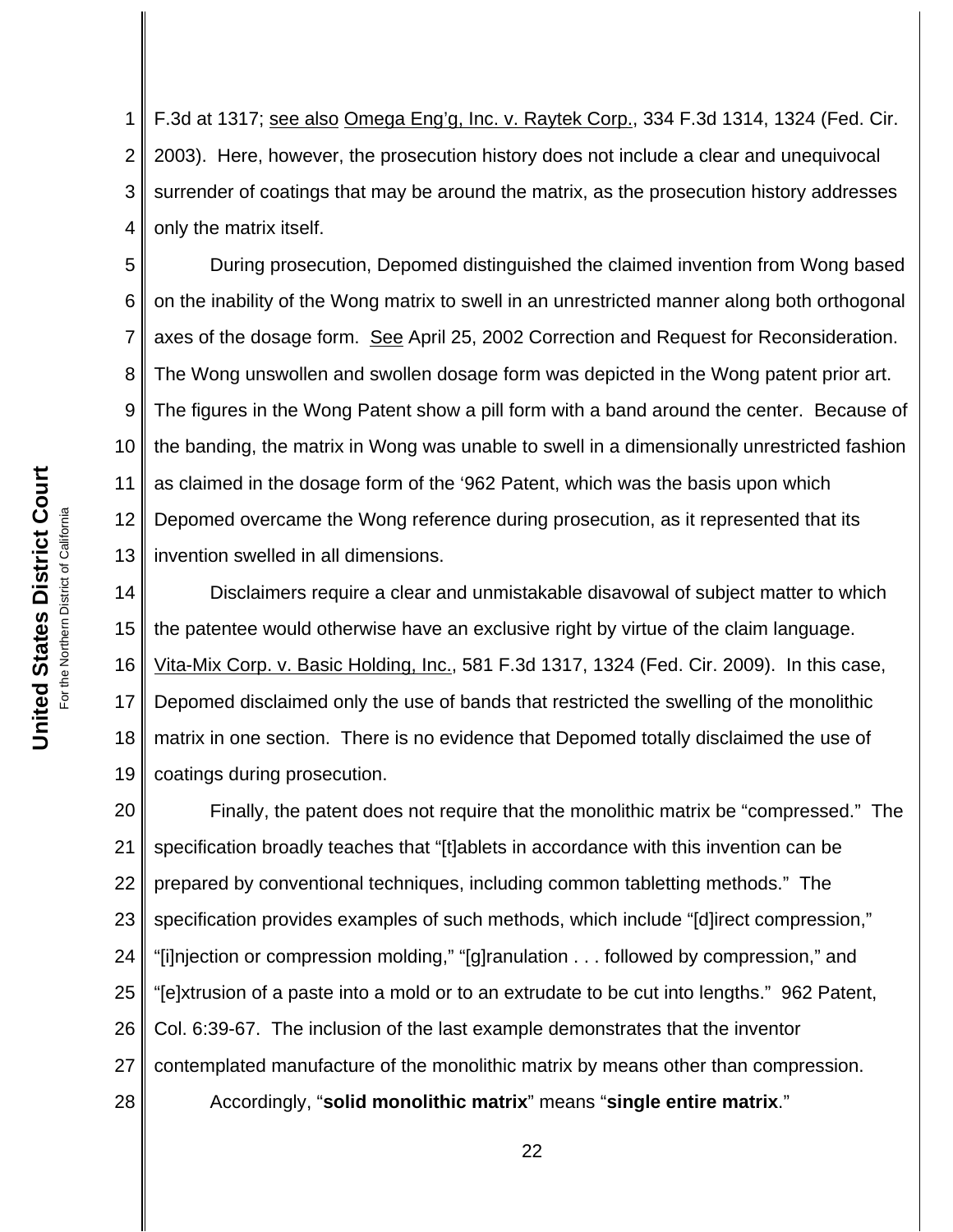1 2 3 4 5 6 7 8 9 10 11 12 13 14 15 16 17 18 19 20 21 22 23 24 25 26 27 28 (9) **an oval** ('962 patent) The parties proposed competing constructions in the joint claim construction statement. In its responsive claim construction brief, however, Lupin asserts that both proposed constructions are legally equivalent, and states that it no longer opposes Depomed's proposed construction. In view of the fact that the construction is no longer disputed, the court adopts Depomed's proposed construction. "**An oval**" means "**[a]ny curve that is closed and concave towards the center wherein the geometric form bounded by the closed curve has first and second orthogonal axes of unequal length**." (10) **remains substantially intact** ('475 patent) This term was listed in the claims construction statement as having the following agreed construction: A polymeric matrix in which the polymer portion substantially retains its size and shape without deterioration due to becoming solubilized in the gastric fluid or due to breakage into fragments or small particles. In its responsive claim construction brief, Lupin argues that the term is "insolubly ambiguous" and therefore indefinite because "substantially" is too imprecise. Lupin also assert, however, that if the court is inclined to construe the term, the court should use the agreed-upon construction, above, which appears in the claims construction statement. The court agrees. The court finds that "**remains substantially intact**" has the meaning agreed by the parties in the joint claim construction statement: "**A polymeric matrix in which the polymer portion substantially retains its size and shape without deterioration due to becoming solubilized in the gastric fluid or due to breakage into fragments or small particles**." D. Depomed's Motion to Strike Depomed seeks an order striking Lupin's newly-proposed claim construction for terms (1) and (2). Depomed argues that Lupin's proposed construction differs from that in the claim construction statement in that it omits the phrase "at least 20%" and adds "solid"